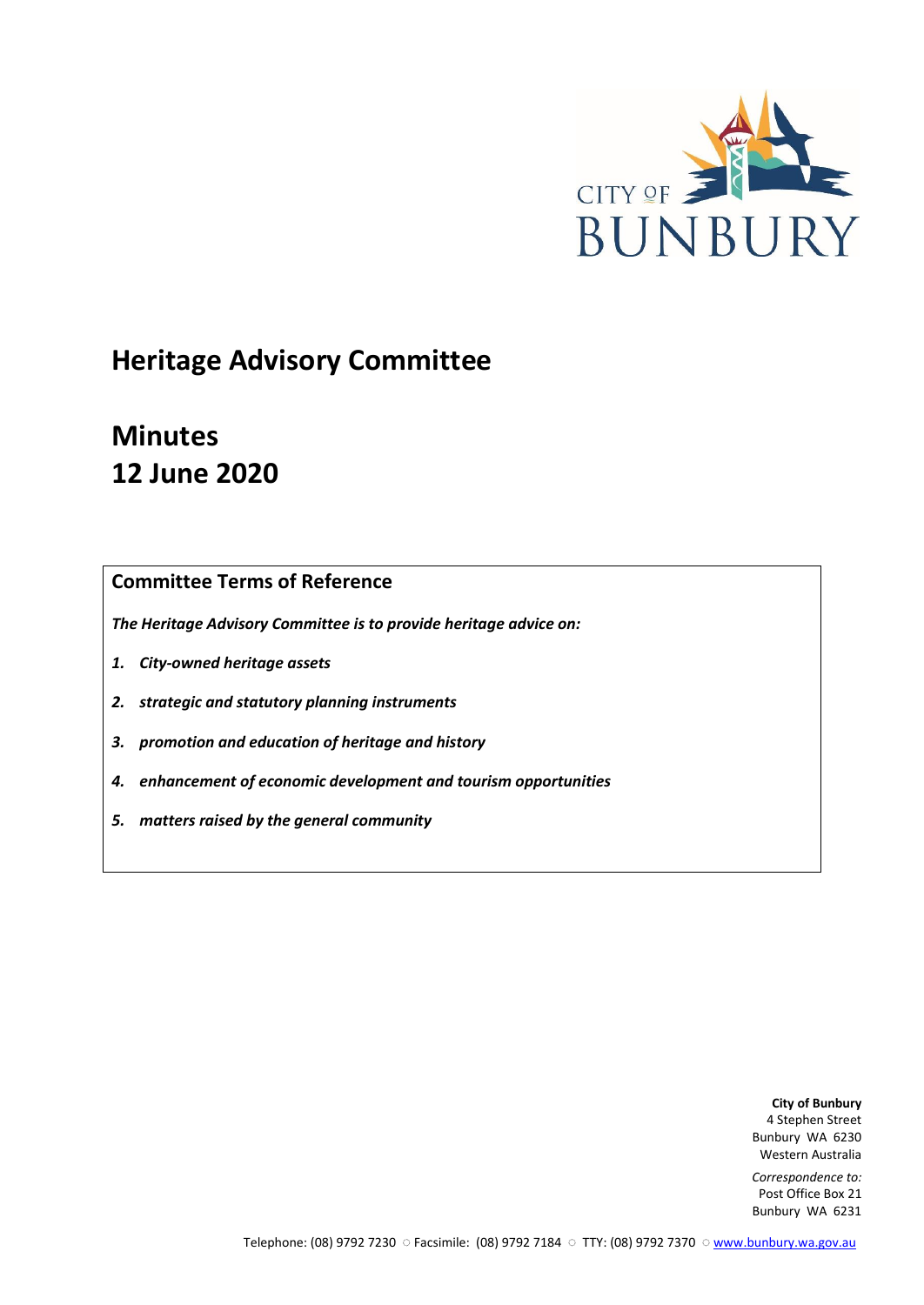## **Table of Contents**

|     | Item No | Subject                                                                                    | Page No |
|-----|---------|--------------------------------------------------------------------------------------------|---------|
| 1.  |         |                                                                                            |         |
| 2.  |         |                                                                                            |         |
| 3.  |         |                                                                                            |         |
| 4.  |         |                                                                                            |         |
|     | 4.1     |                                                                                            |         |
|     | 4.2     |                                                                                            |         |
| 5.  |         |                                                                                            |         |
| 6.  |         |                                                                                            |         |
| 7.  |         |                                                                                            |         |
| 8.  |         |                                                                                            |         |
|     | 8.1     |                                                                                            |         |
|     | 8.2     |                                                                                            |         |
|     | 8.3     |                                                                                            |         |
| 9.  |         |                                                                                            |         |
| 10. |         |                                                                                            |         |
|     | 10.1    | Demolition of Dwelling and Construction of New Single House, Garage and Shed at Lot 1 (#7) |         |
|     | 10.2    |                                                                                            |         |
|     | 10.3    | Draft Conservation Management Plan - Convent of Mercy Group (fmr) (BRAG)  15               |         |
|     | 10.4    |                                                                                            |         |
|     | 10.5    |                                                                                            |         |
|     | 10.6    |                                                                                            |         |
|     |         |                                                                                            | 30      |
|     |         |                                                                                            |         |
|     | 12.1    |                                                                                            |         |
|     | 12.2    |                                                                                            |         |
| 13. |         |                                                                                            |         |
| 14. |         |                                                                                            |         |
|     |         |                                                                                            |         |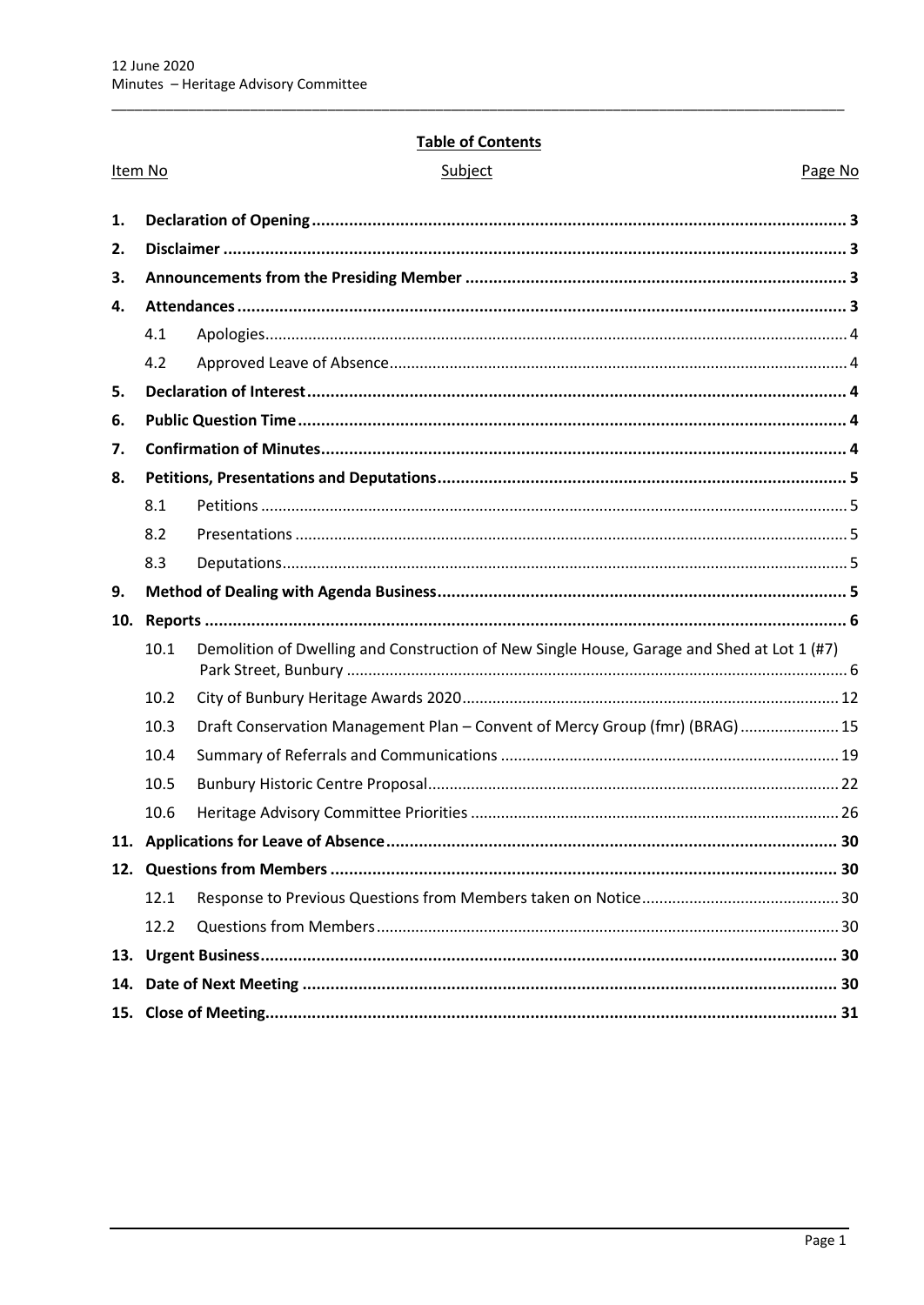## **Acknowledgement of Country**

\_\_\_\_\_\_\_\_\_\_\_\_\_\_\_\_\_\_\_\_\_\_\_\_\_\_\_\_\_\_\_\_\_\_\_\_\_\_\_\_\_\_\_\_\_\_\_\_\_\_\_\_\_\_\_\_\_\_\_\_\_\_\_\_\_\_\_\_\_\_\_\_\_\_\_\_\_\_\_\_\_\_\_\_\_\_\_\_\_\_\_\_\_\_\_

We acknowledge the Traditional owners of this land, the Wardandi Noongar people, and pay our respects to Elders past, present and emerging.

## **Vision**

Bunbury: welcoming and full of opportunities.

## **Organisational Values**

## #WEARECOB

|                     | We are one team                                    |
|---------------------|----------------------------------------------------|
|                     | We keep each other safe                            |
| WE ARE COMMUNITY    | We display empathy and respect                     |
|                     | We have fun and celebrate our successes            |
|                     | We work together to achieve great outcomes         |
|                     | We are open to opportunities                       |
|                     | We actively listen and think things through        |
| <b>WE ARE OPEN</b>  | We are inclusive and treat everyone equally        |
|                     | We are honest and open in our communications       |
|                     | We are open to feedback to improve our performance |
|                     | We lead the change, we own it                      |
|                     | We trust and empower each other                    |
| <b>WE ARE BRAVE</b> | We have the difficult conversations early          |
|                     | We hold ourselves to the highest standard          |
|                     | We have the courage to improve and simplify        |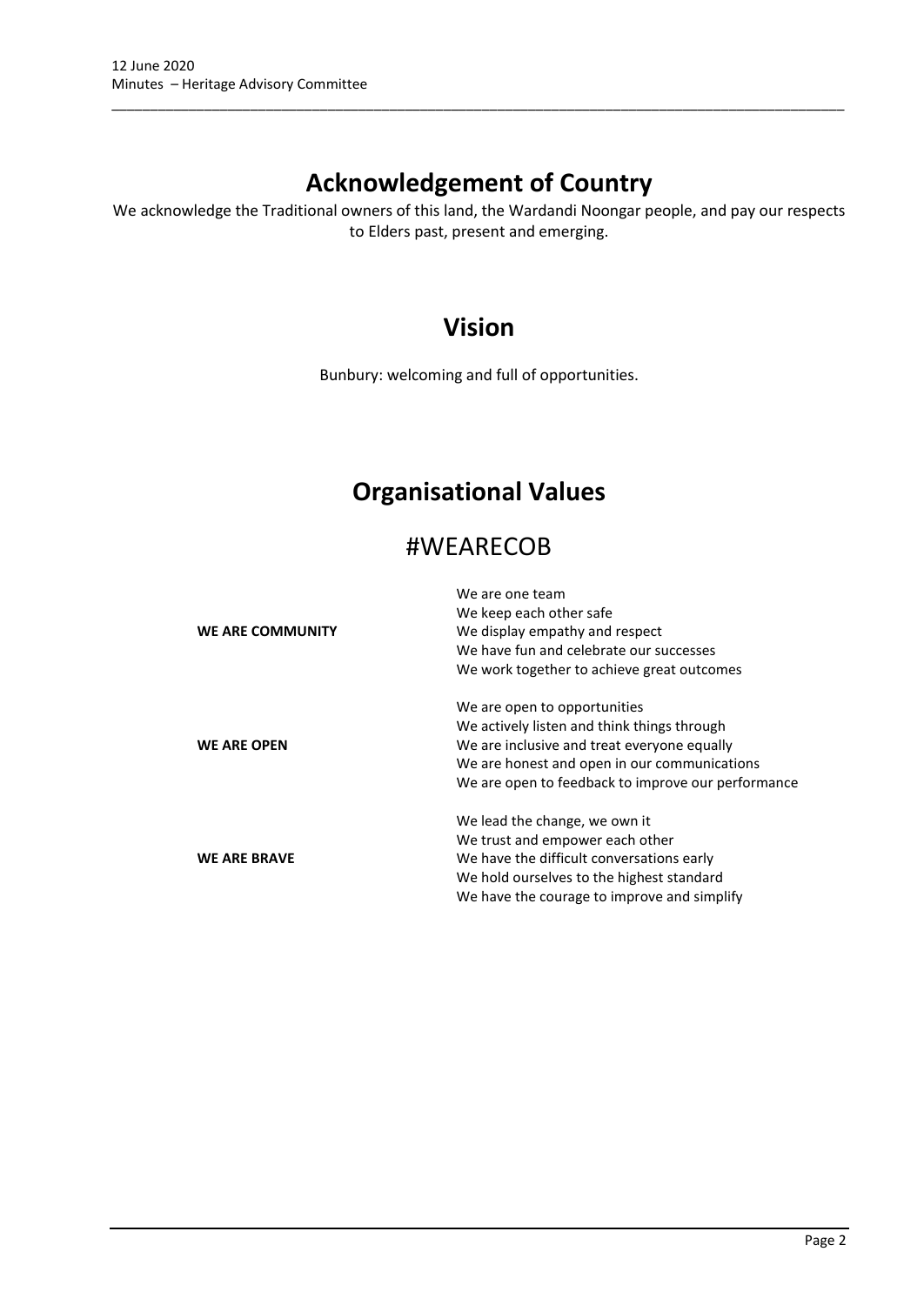

## **Heritage Advisory Committee**

# **Minutes**

**12 June 2020**

Members of the public to note that recommendations made by this committee are not final and will be subject to adoption (or otherwise) at a future meeting of the Bunbury City Council.

## <span id="page-3-0"></span>**1. Declaration of Opening**

The Presiding Member declared the meeting open at 4:14 pm.

## <span id="page-3-1"></span>**2. Disclaimer**

Not applicable to this committee.

## <span id="page-3-2"></span>**3. Announcements from the Presiding Member**

There were no announcements from the Presiding Member

## <span id="page-3-3"></span>**4. Attendances**

## *Committee Members:*

| <b>Member Name</b>   | <b>Representing</b> |
|----------------------|---------------------|
| Cr Todd Brown        | City of Bunbury     |
| Cr Tresslyn Smith    | City of Bunbury     |
| Mr Bernhard Bischoff | Community           |
| Mr Stephen Craddock  | Community           |
| Mr Graham Houghton   | Community           |
| Mr Duncan Rutherford | Community           |

## *Support Staff:*

| Name           | <b>Title</b>                                                                          |
|----------------|---------------------------------------------------------------------------------------|
| Ms Lacey Brown | Strategic Planning Officer (Heritage)                                                 |
| Ms Liz Allan   | Executive Assistant (Research and Project) to the<br>Director Sustainable Communities |

Cr Kozisek attended the meeting.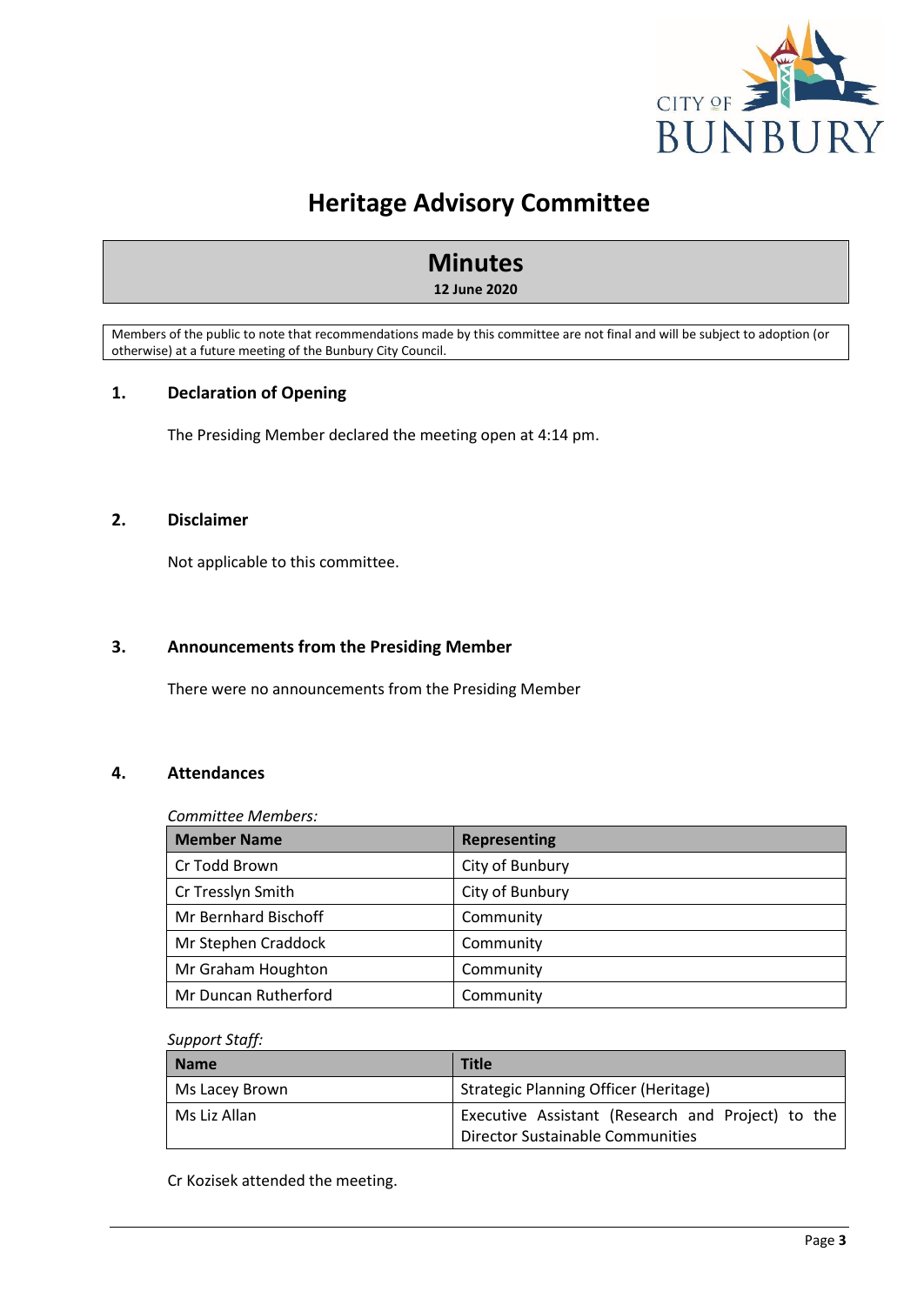## <span id="page-4-0"></span>**4.1 Apologies**

Apologies have been received from: Peter Suckling, Del Ambrosius and Kent Lyon.

\_\_\_\_\_\_\_\_\_\_\_\_\_\_\_\_\_\_\_\_\_\_\_\_\_\_\_\_\_\_\_\_\_\_\_\_\_\_\_\_\_\_\_\_\_\_\_\_\_\_\_\_\_\_\_\_\_\_\_\_\_\_\_\_\_\_\_\_\_\_\_\_\_\_\_\_\_\_\_\_\_\_\_\_\_\_\_\_\_\_\_\_\_\_\_

Gary Barbour, Director Sustainable Communities attended from 4:00pm to speak with the Heritage Advisory Committee and left prior to the commencement of the meeting.

## <span id="page-4-1"></span>**4.2 Approved Leave of Absence**

Nil

## <span id="page-4-2"></span>**5. Declaration of Interest**

IMPORTANT: Committee members to complete a "Disclosure of Interest" form for each item on the agenda in which they wish to disclose a financial/proximity/impartiality interest. They should give the form to the Presiding Member before the meeting commences. After the meeting, the form is to be forwarded to the Administration Services Section for inclusion in the Corporate Financial Disclosures Register.

Nil.

## <span id="page-4-3"></span>**6. Public Question Time**

Not applicable to this Committee

## <span id="page-4-4"></span>**7. Confirmation of Minutes**

The Minutes of the Heritage Advisory Committee Meeting held on 12 February 2020 have been circulated

## **Recommendation**

That the Minutes of the Heritage Advisory Committee Meeting held 12 February 2020 are confirmed as a true and accurate record.

## **Outcome of the Meeting held 12 June 2020**

The recommendation was moved Stephen Craddock, seconded Bernard Bischoff.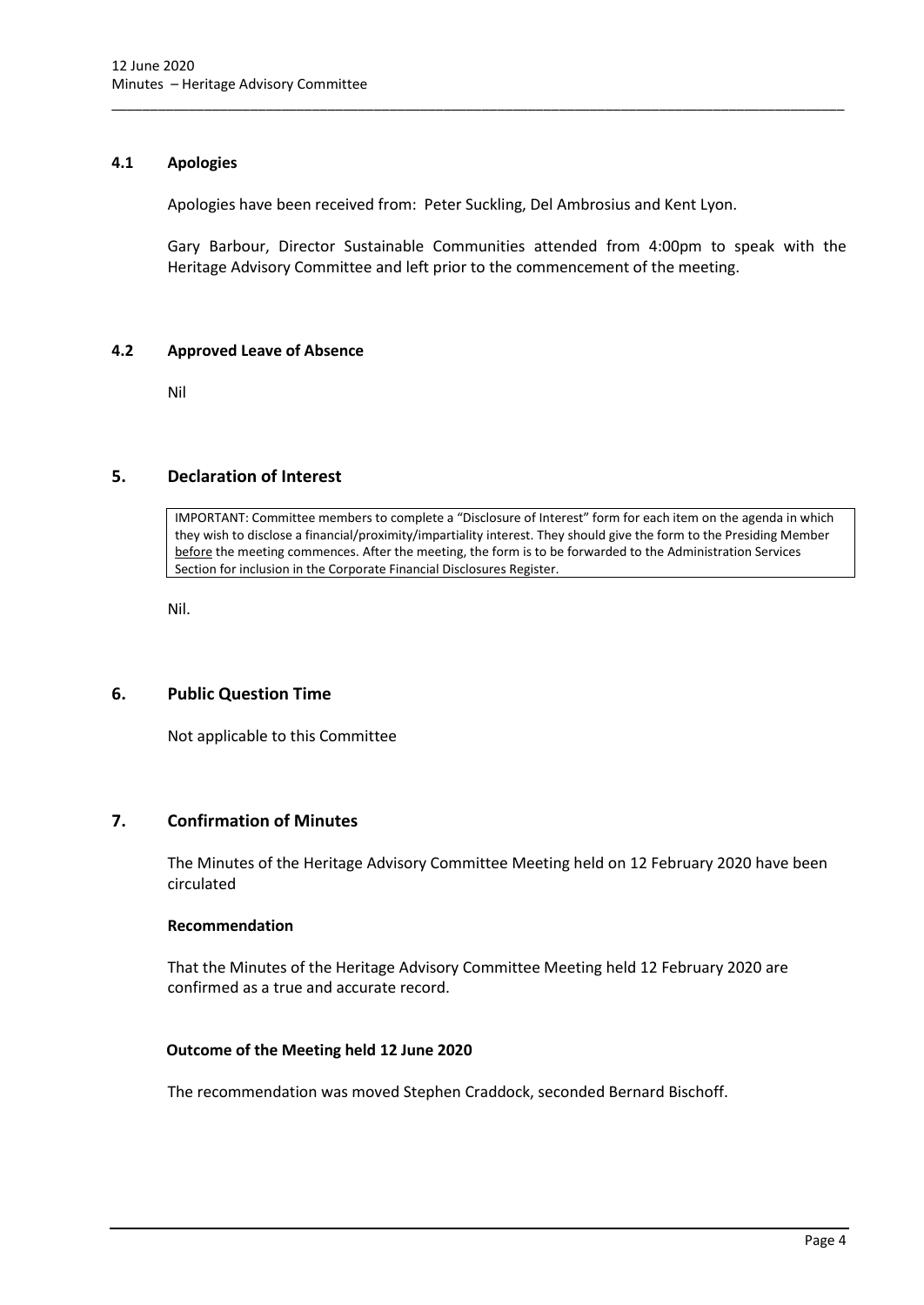The Presiding Member put the motion to the vote and it was adopted to become the Committee's decision on the matter.

\_\_\_\_\_\_\_\_\_\_\_\_\_\_\_\_\_\_\_\_\_\_\_\_\_\_\_\_\_\_\_\_\_\_\_\_\_\_\_\_\_\_\_\_\_\_\_\_\_\_\_\_\_\_\_\_\_\_\_\_\_\_\_\_\_\_\_\_\_\_\_\_\_\_\_\_\_\_\_\_\_\_\_\_\_\_\_\_\_\_\_\_\_\_\_

## **Committee Decision**

That the Minutes of the Heritage Advisory Committee Meeting held 12 February 2020 are confirmed as a true and accurate record.

CARRIED

6 votes "for" / Nil votes "against"

## <span id="page-5-0"></span>**8. Petitions, Presentations and Deputations**

## <span id="page-5-1"></span>**8.1 Petitions**

Nil

## <span id="page-5-2"></span>**8.2 Presentations**

Nil

#### <span id="page-5-3"></span>**8.3 Deputations**

Nil

## <span id="page-5-4"></span>**9. Method of Dealing with Agenda Business**

Items are to be dealt with in the order that they appear.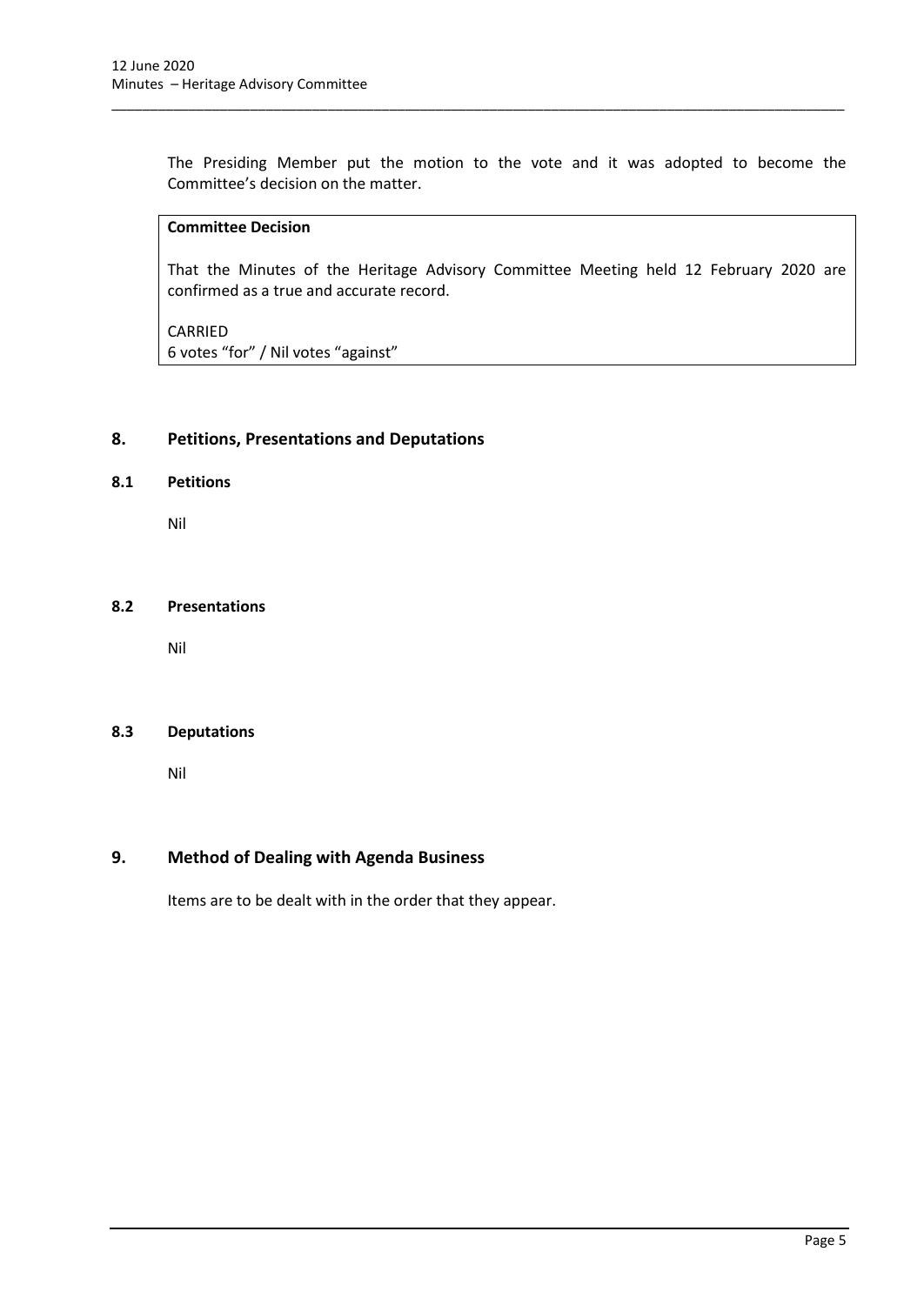## <span id="page-6-0"></span>**10. Reports**

## <span id="page-6-1"></span>**10.1 Demolition of Dwelling and Construction of New Single House, Garage and Shed at Lot 1 (#7) Park Street, Bunbury**

\_\_\_\_\_\_\_\_\_\_\_\_\_\_\_\_\_\_\_\_\_\_\_\_\_\_\_\_\_\_\_\_\_\_\_\_\_\_\_\_\_\_\_\_\_\_\_\_\_\_\_\_\_\_\_\_\_\_\_\_\_\_\_\_\_\_\_\_\_\_\_\_\_\_\_\_\_\_\_\_\_\_\_\_\_\_\_\_\_\_\_\_\_\_\_

| <b>File Ref:</b>            | P07361                                                           |  |  |  |
|-----------------------------|------------------------------------------------------------------|--|--|--|
| <b>Applicant/Proponent:</b> | Sophine Pfuhl Architect                                          |  |  |  |
| <b>Responsible Officer:</b> | Teshome Tadesse, Planning Officer                                |  |  |  |
| <b>Responsible Manager:</b> | Barbara Macaulay, Acting Manager Sustainability, Planning and    |  |  |  |
|                             | Development                                                      |  |  |  |
| Executive:                  | Gary Barbour, Director Sustainable Communities                   |  |  |  |
| <b>Authority/Discretion</b> | ⊠<br>Advocacy<br>Review                                          |  |  |  |
|                             | ⊠<br>Executive/Strategic<br>Quasi-Judicial                       |  |  |  |
|                             | ⊠<br>Legislative<br><b>Information Purposes</b>                  |  |  |  |
| <b>Attachments:</b>         | Appendix 1: Location Plan and Photographs                        |  |  |  |
|                             | Appendix 2: Development Plans                                    |  |  |  |
|                             | Heritage Impact Statement & Structural Engineer's<br>Appendix 3: |  |  |  |
|                             | Report                                                           |  |  |  |
|                             | Appendix 4: Schedule of Submissions                              |  |  |  |

## **Summary**

The City of Bunbury has received an application for the demolition of a fire damaged dwelling for the construction of a single house, a garage and a shed at Lot 1(#7) Park Street, East Bunbury. The lot is located in the East Bunbury Heritage Area and the existing dwelling is identified as having 'Moderate Contribution' to the cultural significance and character of the locality.

State Planning Policy 3.5 – Historic Heritage Conservation (SPP3.5) and the City of Bunbury Local Planning Policy 6.1: Heritage Conservation and Development (LPP6.1) provide a policy position to retain contributory heritage buildings, unless the applicant provides clear justification for demolition. Clause 6.6 of SPP 3.5 and Clause 4.1 of LPP6.1 highlight that there will be circumstances where demolition is justified. In this case, the applicant has provided justification for the demolition of the existing dwelling mainly on the grounds of fire damage to the structural integrity of the dwelling. The Heritage Advisor has also provided comment that there had been substantial change to the dwelling that had altered the level of significance and contribution to the heritage area.

It is considered that the applicant has successfully justified the need to demolish the dwelling as outlined in the experts' reports. The only alternative in this case is to allow the demolition of the dwelling to facilitate the development of a proposed new single house and outbuildings that comply with the design guidelines of the LPP6.1.

One objection has been received from the adjoining eastern landowner on the grounds of a proposed reduced setback to this boundary and privacy related matters. The minor variation to the required setback is considered to meet the relevant design principles of State Planning Policy 7.3 Residential Design Codes Volume 1 (R-Codes) and is therefore supported.

For the reasons outlined above and discussed in this report, the application is recommended for approval.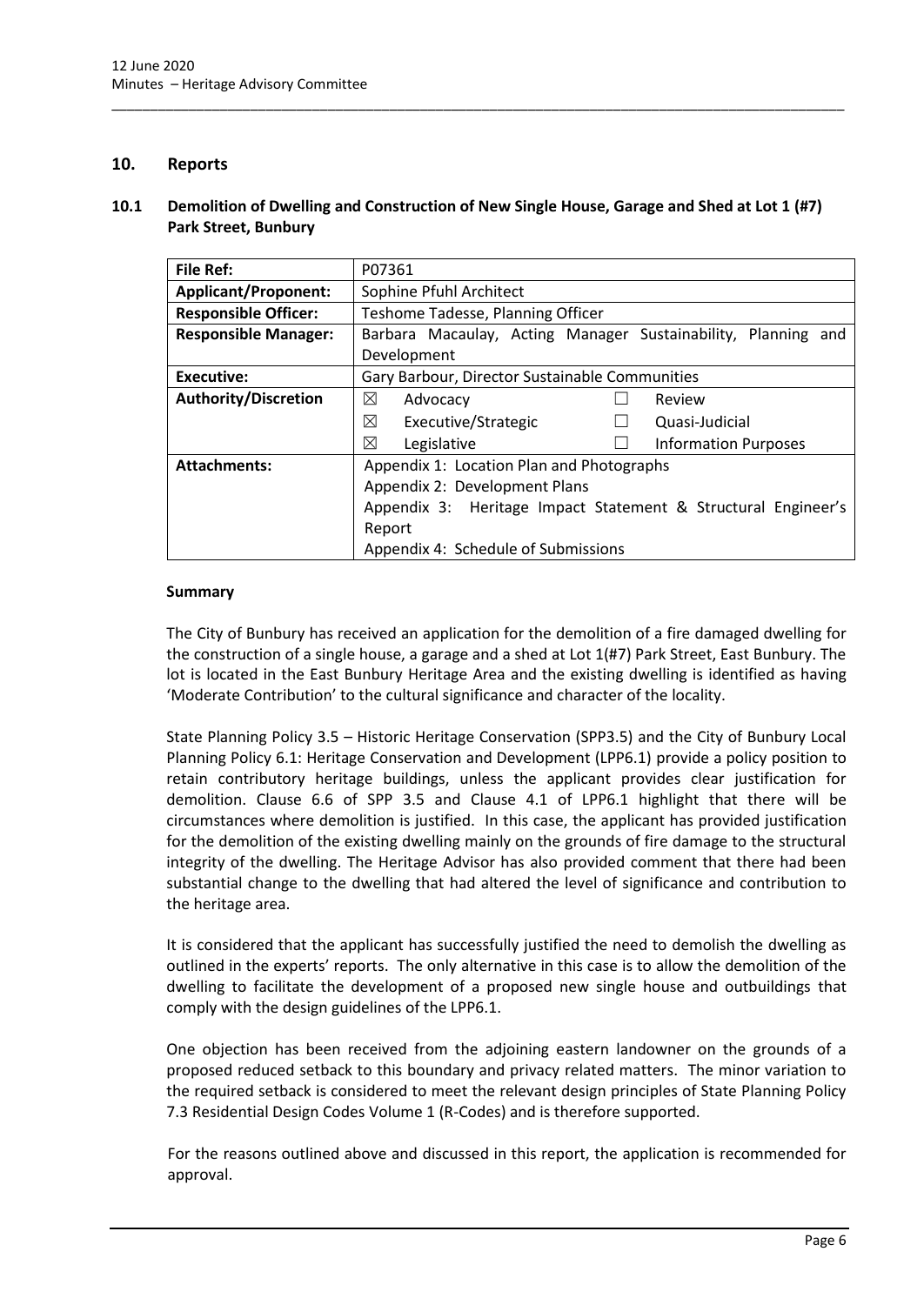## **Executive Recommendation**

That the Heritage Advisory Committee request Council:

1. In accordance with the *Planning and Development Act 2005 (as amended),* to resolve to recommend approval to the demolition of the dwelling at Lot 1 #7 Park Street and the construction of the Single House, the garage and the shed subject to applicable standard and non-standard development conditions including the following:

\_\_\_\_\_\_\_\_\_\_\_\_\_\_\_\_\_\_\_\_\_\_\_\_\_\_\_\_\_\_\_\_\_\_\_\_\_\_\_\_\_\_\_\_\_\_\_\_\_\_\_\_\_\_\_\_\_\_\_\_\_\_\_\_\_\_\_\_\_\_\_\_\_\_\_\_\_\_\_\_\_\_\_\_\_\_\_\_\_\_\_\_\_\_\_

- 1.1 An archival record to be compiled and presented to the City prior to the demolition of the dwelling at Lot 1 #7 Park Street to the satisfaction of the City.
- 1.2 All development shall be in accordance with the approved development plans dated 29.04.2020.
- 2. Formally advise the applicant/owner that it is their responsibility to ensure that the proposed demolition of the dwelling and development onsite comply with all other applicable legislation, local laws and/or licence requirements that may relate to the development.

## **Strategic Relevance**

| Theme 1<br>Goal                   | Our community and culture<br>A safe, healthy and cohesive community with a rich cultural life, and supportive<br>social environment.                    |
|-----------------------------------|---------------------------------------------------------------------------------------------------------------------------------------------------------|
| Objective 1.5                     | Arts, culture, heritage and events that enrich our understanding and enjoyment<br>of life, celebrate our identity and bring the community together.     |
| Theme 3<br>Goal<br>Objective 3.3: | Our places and spaces<br>A natural and built environment that reflects Bunbury's core values.<br>High-quality urban design, well-planned neighbourhoods |

## **Regional Impact Statement**

Not applicable

## **Background**

A summary table of details relating to the subject site is as follows:

| <b>Property Address:</b>  | Lot 1 (#7) Park Street, Bunbury               |
|---------------------------|-----------------------------------------------|
| Zoning:                   | Residential R15/40                            |
| <b>Existing Land Use:</b> | Single Dwelling                               |
| Lot Area:                 | 549.76 $m2$                                   |
| Heritage:                 | Located within the East Bunbury Heritage Area |

The location plan and photographs are **attached** at Appendix 1. The proposed development plans for the new dwelling, garage and outbuilding are **attached** at Appendix 2.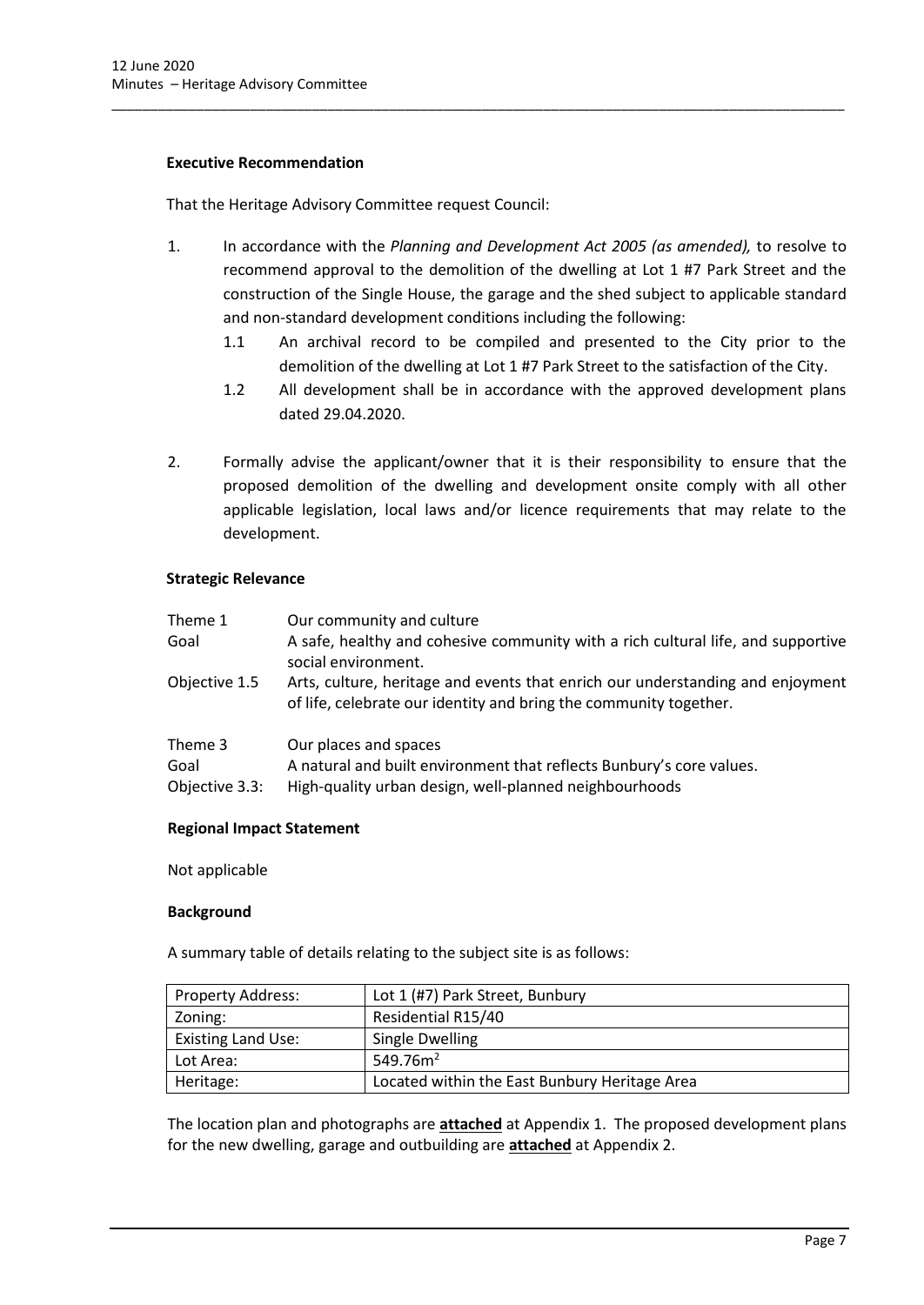The subject site is included in the East Bunbury Heritage Area, however it is not an individual Heritage Place contained on the City of Bunbury Heritage List. The existing dwelling is a single storey timber cottage constructed in the 1930-1940s, situated on an irregular shaped lot and is surrounded by similar timber cottages.

\_\_\_\_\_\_\_\_\_\_\_\_\_\_\_\_\_\_\_\_\_\_\_\_\_\_\_\_\_\_\_\_\_\_\_\_\_\_\_\_\_\_\_\_\_\_\_\_\_\_\_\_\_\_\_\_\_\_\_\_\_\_\_\_\_\_\_\_\_\_\_\_\_\_\_\_\_\_\_\_\_\_\_\_\_\_\_\_\_\_\_\_\_\_\_

The dwelling was subject to a fire 12 months ago which has damaged approximately 55% of the original structural jarrah members, as well as significant damage to the corrugated steel roof. The subject site has subsequently been sold with the new landowners seeking to demolish the existing dwelling and construct a new dwelling in accordance with the City's Local Planning Policy 6.1: Heritage Conservation and Development.

The Heritage Impact Statement and Structural Engineer Report is **attached** at Appendix 3.

## **Council Policy Compliance**

Local Planning Policy 6.1: Heritage Conservation and Development (LPP6.1) Local Planning Policy 6.2: Heritage Listing, Assessment and Concessions

## **Legislative Compliance**

The following statutory planning instruments of the State Planning Framework and Local Planning Framework are applicable to the assessment of this application for development approval:

- *Planning and Development Act 2005 (as amended);*
- *Planning and Development (Local Planning Schemes) Regulations 2015;*
- City of Bunbury Local Planning Scheme No.8 (LPS8);
- City of Bunbury Heritage List;
- State Planning Policy 3.5: Historic Heritage Conservation;

## **Officer Comments**

The subject development application has two components; the proposed demolition of existing dwelling; and proposed construction of a new single house, a garage and a shed (outbuildings).

*1. Demolition of Existing Dwelling*

Clause 4.1(d) of Local Planning Policy (LPP6.1) Heritage Conservation and Development identifies that there are circumstances where demolition is justified, however needs to demonstrate the following specific requirements:

*"Demolition approval will not be considered on the grounds of economic / other gain for the redevelopment of the land; however, the local government may consider demolition approval on the grounds of structural inadequacy, subject to a structural engineer's report undertaken by a suitably qualified engineer. This will need to be considered with the Heritage Impact Statement."*

The justification report submitted by the applicant includes a Heritage Impact Statement (HIS) and a Structural Report prepared by a Structural Engineer in accordance with the LPP6.1 requirement. The HIS report outlines the following matters to justify the need to demolish the existing dwelling onsite:

• the existing timber cottage is neglected, dilapidated and in disrepair;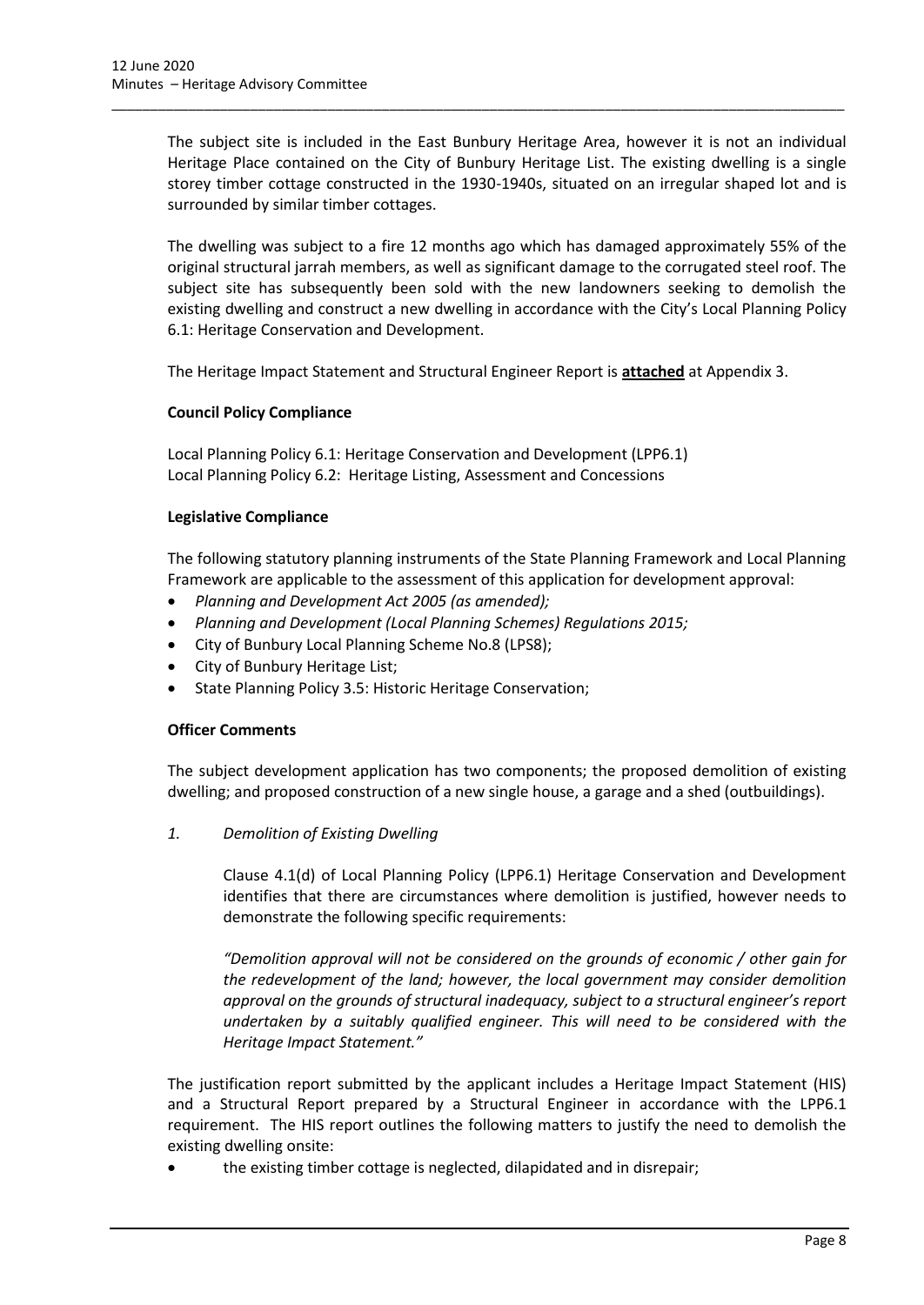• significant alterations and additions have occurred that have little cultural and heritage value; and

\_\_\_\_\_\_\_\_\_\_\_\_\_\_\_\_\_\_\_\_\_\_\_\_\_\_\_\_\_\_\_\_\_\_\_\_\_\_\_\_\_\_\_\_\_\_\_\_\_\_\_\_\_\_\_\_\_\_\_\_\_\_\_\_\_\_\_\_\_\_\_\_\_\_\_\_\_\_\_\_\_\_\_\_\_\_\_\_\_\_\_\_\_\_\_

• the property was damaged by fire with approximately 55% of the internal and external walls damaged including the roof.

The accompanying structural report to the HIS (Structural Condition Survey - SCS) prepared by Structerre Consulting outlines that the structural integrity of the dwelling damaged by the fire event has been compromised. The main findings of the survey are outlined as follows:

- the fire weakened overall structure and the roof support; and
- the roof sheeting may cave in due to future weather events, potentially posing a risk to any occupants of the residence.

The report concludes that there is sufficient damage to justify the demolition of the residence in its entirety.

*1. Construction of a new single house, a garage and a shed (outbuilding).*

Clause 5.8.1 of the LPP6.1 outlines the design guidelines to address heritage requirements for new dwellings within the heritage area. The guidelines specify that the construction of new buildings should respect the qualities of existing buildings. There is no requirement to replicate building styles, however new dwellings should be designed to 'fit in' with the existing streetscape. The proposed dwelling will feature weatherboard cladding to front elevation and a gable roof. The building materials are not direct copy but respects the existing dwellings in the immediate locality and therefore are considered to fit in with the streetscape.

The guidelines outline that new dwellings should follow traditional pattern in terms of form, scale, general size and shape or other design features in the immediate locality. The proposed dwelling presents as a cottage dwelling when viewed from Park Street which is typical of the East Bunbury Heritage area, however significantly bigger floor area behind the street setback. Officers consider that the overall setting of the dwelling at the street frontage respects the dwelling typology in the locality.

In addition to the above, the new dwelling includes a front verandah similar to that of other East Bunbury Heritage Area dwellings and the roof is between 25 $^{\text{o}}$  and 35 $^{\text{o}}$  roof pitch which is consistent with the LPP6.1. As such, the proposed new dwelling is recommended for approval.

## *2. Comments from the Regional Heritage Advisor*

The Regional Heritage Advisor has advised that the proposal can be supported as the applicant has incorporated the recommendations provided at meetings held previously with the applicant. The Regional Heritage Advisor advised:

"I have reviewed the attached documents regarding the demolition of 7 Park St and the construction of a new house. We have previously met with the proponents and the proposal now submitted has incorporated the recommendations made at that time. Given that the place was already substantially altered in its detail and the subsequent fire damage which renders much of the building not retainable, the demolition is supported.

Further the proposed new dwelling is supported as it has incorporated changes to the roof and windows as recommended in our earlier discussions."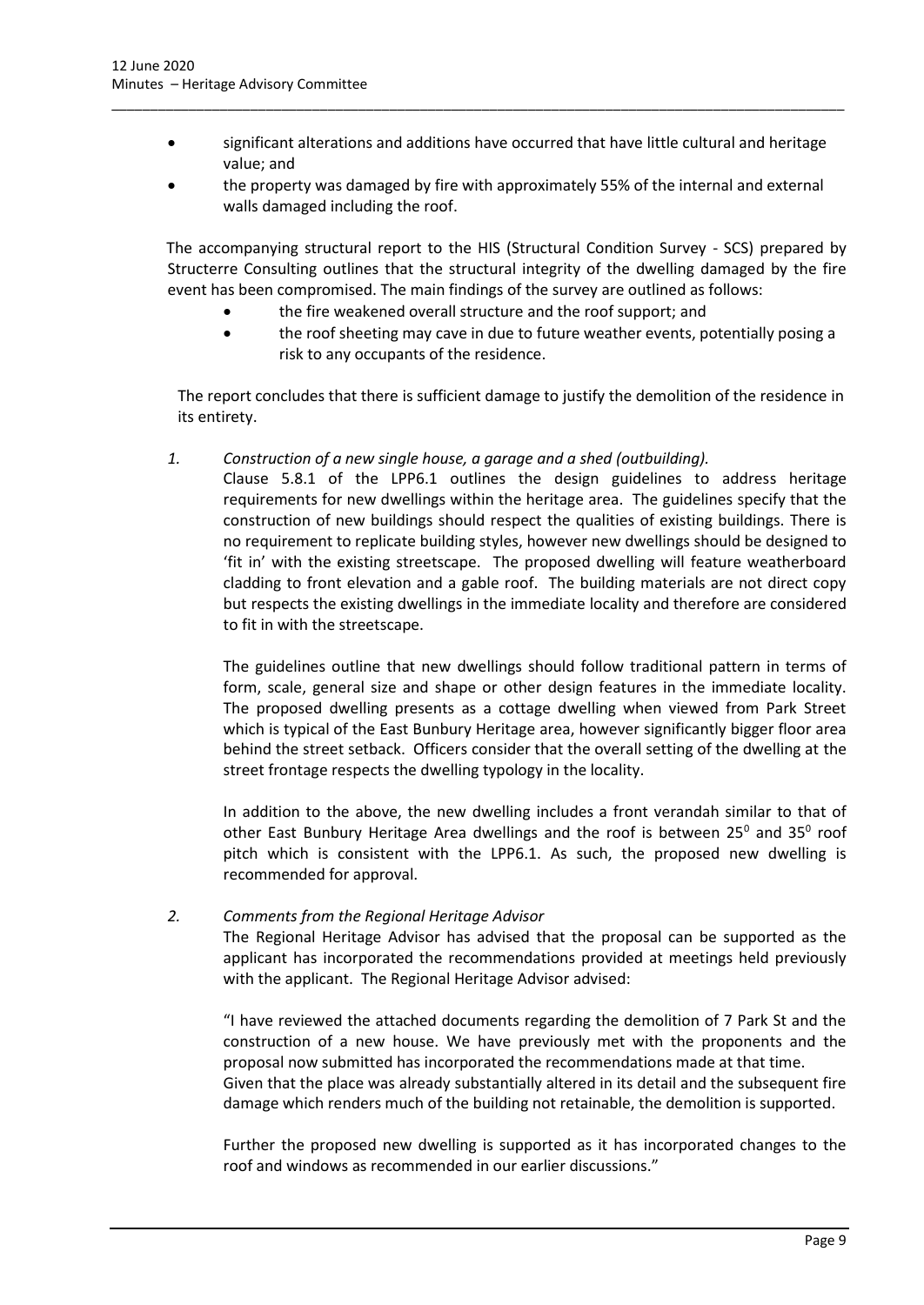In addition, the City's Strategic Planner (Heritage) has advised that the proposal is acceptable, as it is considered to present well to the streetscape and incorporates design elements as previously advised. It was noted that the proposed dwelling has a building articulation issue on the east elevation. This elevation is behind the street frontage, and there are no provisions or standards under the R-Codes requiring the articulation of building on a side boundary. It is noted that the proposed design fits the irregular shape of the lot and maximises the development potential of the site.

\_\_\_\_\_\_\_\_\_\_\_\_\_\_\_\_\_\_\_\_\_\_\_\_\_\_\_\_\_\_\_\_\_\_\_\_\_\_\_\_\_\_\_\_\_\_\_\_\_\_\_\_\_\_\_\_\_\_\_\_\_\_\_\_\_\_\_\_\_\_\_\_\_\_\_\_\_\_\_\_\_\_\_\_\_\_\_\_\_\_\_\_\_\_\_

## *Conclusion*

Officers consider that the applicant has addressed the City's Local Planning Policy 6.1 requirements for the demolition of the existing dwelling. The Heritage Impact Statement (HIS) and Structural Report outlines that the structural integrity of the dwelling damaged by the fire event has been compromised and should be demolished.

The proposal is considered to comply with the design guidelines and existing housing typology within the East Bunbury Heritage Area. Therefore, it is recommended that the proposal is supported for approval.

## **Analysis of Financial and Budget Implications**

This application for demolition and development approval relates to private property, and therefore, the effect of the recommendation has no direct budgetary or financial implications for the City of Bunbury.

## **Community Consultation**

The application was advertised for public consultation from 11 May to 26 May 2020 with a letter posted to the immediate adjoining landowner at 9 Park Street regarding boundary setback variation and being advertised on the City's website and local newspaper. No objections were received from the general public, however the adjoining landowner objected the proposed boundary setback variation. A schedule of submissions is **attached** at Appendix 4.

## **Councillor/Officer Consultation**

The application for development approval has been referred to the City of Bunbury's Development Coordination Unit (DCU) for professional advice and technical assessment prior to the finalisation of this report.

## **Consultation with the applicant**

The applicant was advised of the need to consult with the Heritage Advisory Committee and of the draft officer recommendation.

## **Timeline: Council Decision Implementation**

This will be referred to Council for consideration. It is anticipated that the turnaround will be approximately four weeks.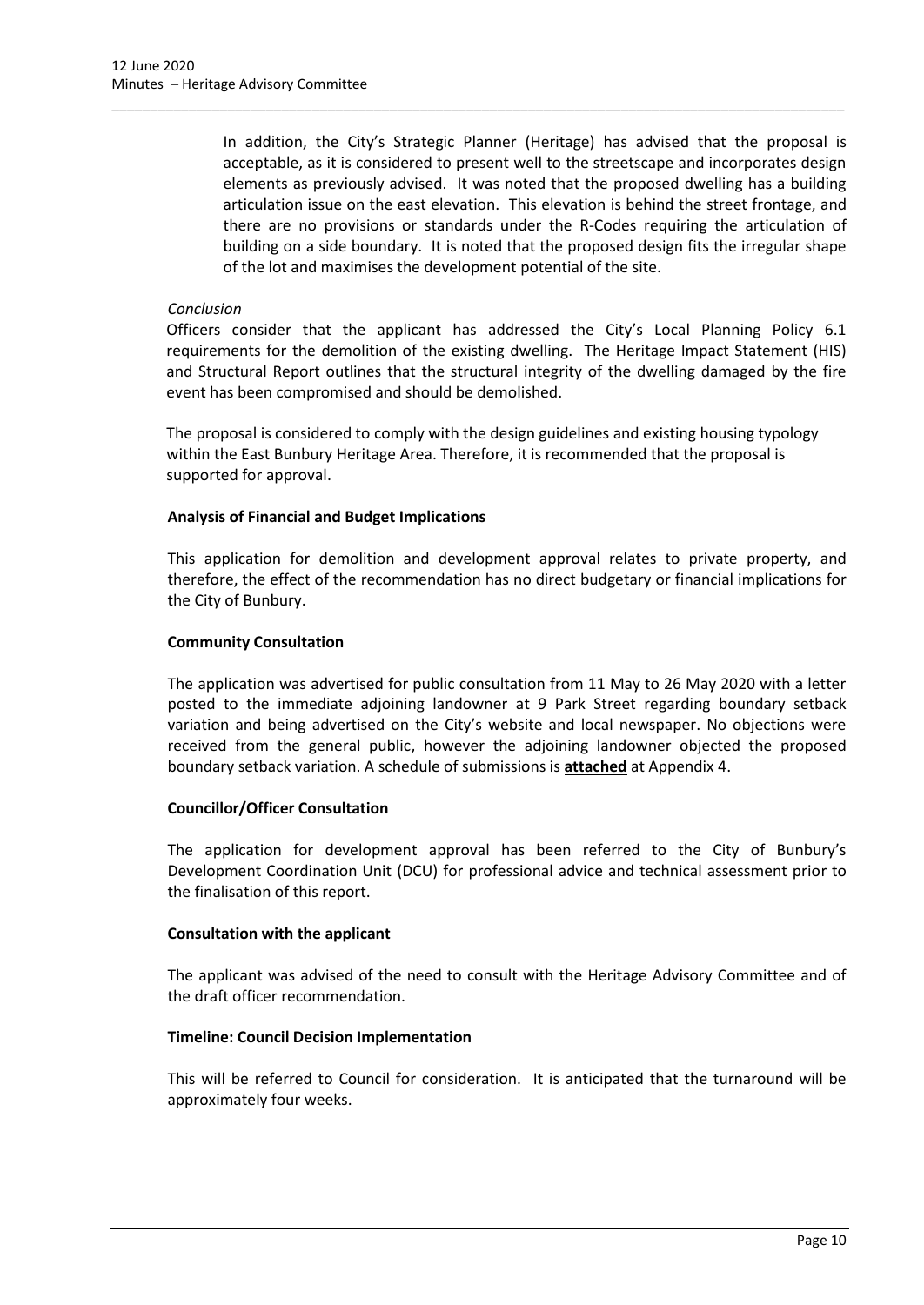## **Outcome of the Meeting held 12 June 2020**

The recommendation was moved Stephen Craddock, seconded Graham Houghton.

\_\_\_\_\_\_\_\_\_\_\_\_\_\_\_\_\_\_\_\_\_\_\_\_\_\_\_\_\_\_\_\_\_\_\_\_\_\_\_\_\_\_\_\_\_\_\_\_\_\_\_\_\_\_\_\_\_\_\_\_\_\_\_\_\_\_\_\_\_\_\_\_\_\_\_\_\_\_\_\_\_\_\_\_\_\_\_\_\_\_\_\_\_\_\_

The Presiding Member put the motion to the vote and it was adopted to become the Committee's decision on the matter.

## **Committee Decision**

That the Heritage Advisory Committee request Council:

- 1. In accordance with the Planning and Development Act 2005 (as amended), to resolve to recommend approval to the demolition of the dwelling at Lot 1 #7 Park Street and the construction of the Single House, the garage and the shed subject to applicable standard and non-standard development conditions including the following:
	- 1.1 An archival record to be compiled and presented to the City prior to the demolition of the dwelling at Lot 1 #7 Park Street to the satisfaction of the City.
	- 1.2 All development shall be in accordance with the approved development plans dated 29.04.2020.
- 2. Formally advise the applicant/owner that it is their responsibility to ensure that the proposed demolition of the dwelling and development onsite comply with all other applicable legislation, local laws and/or licence requirements that may relate to the development.

## CARRIED

5 votes "for" / 1 vote "against"

It was requested that votes be recorded:

Votes "FOR": Bernard Bischoff, Stephen Craddock, Graham Houghton, Duncan Rutherford and Cr Todd Brown voted

Votes "AGAINST": Cr Tresslyn Smith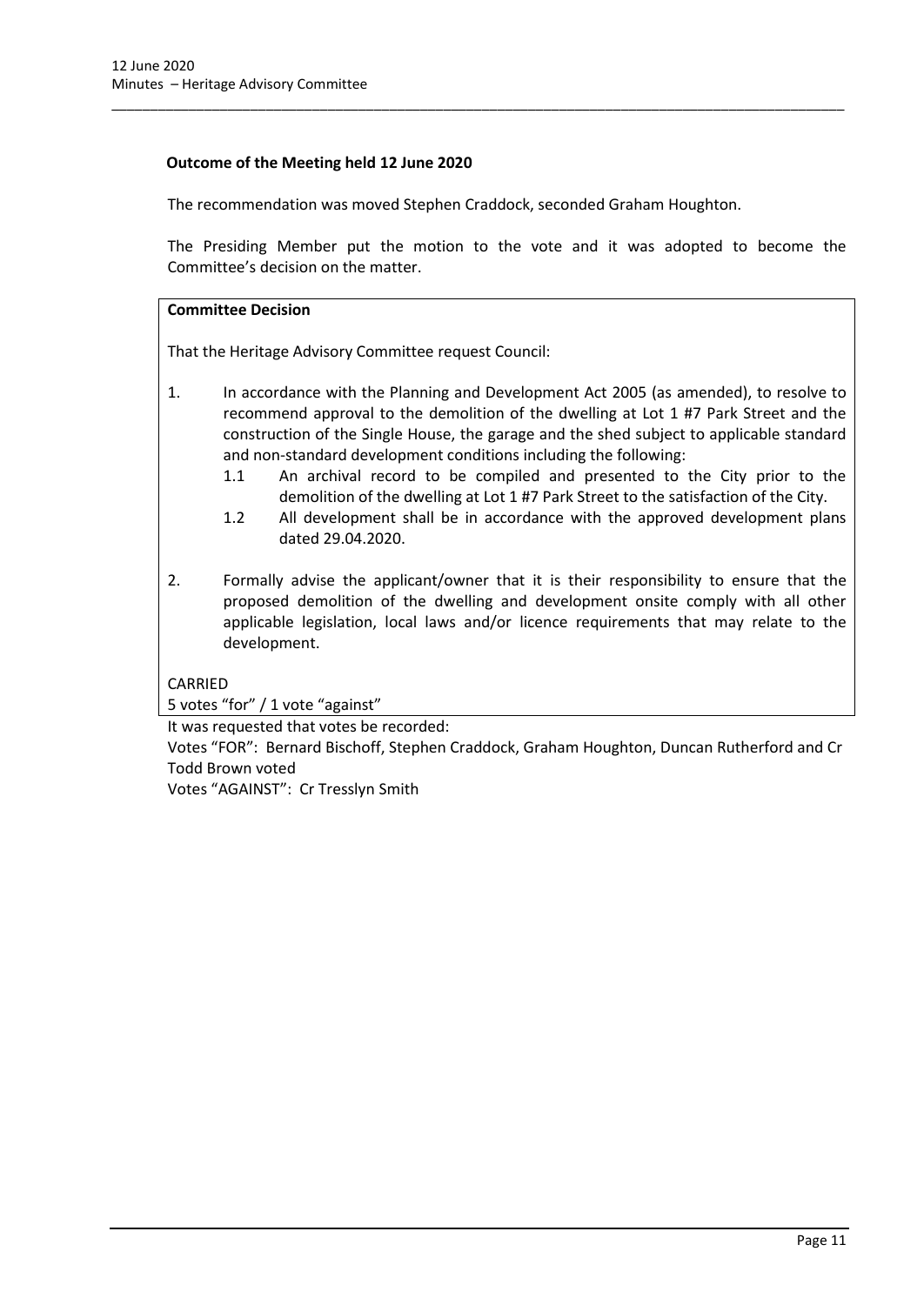## <span id="page-12-0"></span>**10.2 City of Bunbury Heritage Awards 2020**

| File Ref:                   | COB/2778                                                         |  |
|-----------------------------|------------------------------------------------------------------|--|
| <b>Applicant/Proponent:</b> | <b>Internal Report</b>                                           |  |
| <b>Responsible Officer:</b> | Lacey Brown, Strategic Planning Officer (Heritage)               |  |
| <b>Responsible Manager:</b> | Barbara Macaulay, Acting Manager Sustainability, Planning<br>and |  |
|                             | Development                                                      |  |
| <b>Executive:</b>           | Gary Barbour, Director Sustainable Communities                   |  |
| <b>Authority/Discretion</b> | Advocacy<br>Review                                               |  |
|                             | Executive/Strategic<br>Quasi-Judicial                            |  |
|                             | <b>Information Purposes</b><br>Legislative<br>$\times$           |  |
| <b>Attachments:</b>         | Nil                                                              |  |

\_\_\_\_\_\_\_\_\_\_\_\_\_\_\_\_\_\_\_\_\_\_\_\_\_\_\_\_\_\_\_\_\_\_\_\_\_\_\_\_\_\_\_\_\_\_\_\_\_\_\_\_\_\_\_\_\_\_\_\_\_\_\_\_\_\_\_\_\_\_\_\_\_\_\_\_\_\_\_\_\_\_\_\_\_\_\_\_\_\_\_\_\_\_\_

#### **Summary**

The City of Bunbury Heritage Awards were presented on 13 March 2020. The purpose of this report is for the Heritage Advisory Committee to note the awardees.

## **Executive Recommendation**

That the Heritage Advisory Committee note the outcomes of these awards and be congratulated on their efforts and commitment to encouraging high quality heritage outcomes.

#### **Strategic Relevance**

| Theme 4:<br>Goal:                  | Our City<br>Civic leadership, partnerships and sound governance in delivering with and for<br>the community.                                                                                                                                                   |
|------------------------------------|----------------------------------------------------------------------------------------------------------------------------------------------------------------------------------------------------------------------------------------------------------------|
|                                    | Objective 4.2: A highly-engaged and involved community, working together on strategy<br>development and implementation.                                                                                                                                        |
| Theme 3:<br>Goal:<br>Objective 3.3 | Our places and spaces<br>A natural and built environment that reflects Bunbury's core values.<br>High-quality urban design, well planned neighbourhoods with housing choice,<br>and appropriate provision for diverse land uses to meet the community's needs. |

## **Regional Impact Statement**

Heritage is important for the community and has environmental, economic and social benefits as a resource for present and future generations. The City of Bunbury recognises the importance of promoting and rewarding quality heritage outcomes within its local government area to align with contemporary community values.

## **Background**

The biennial City of Bunbury Heritage Awards aim to raise awareness of the importance of the City's unique heritage; to advance conservation principles and practice; and to acknowledge and encourage excellence in conservation of heritage places and sites.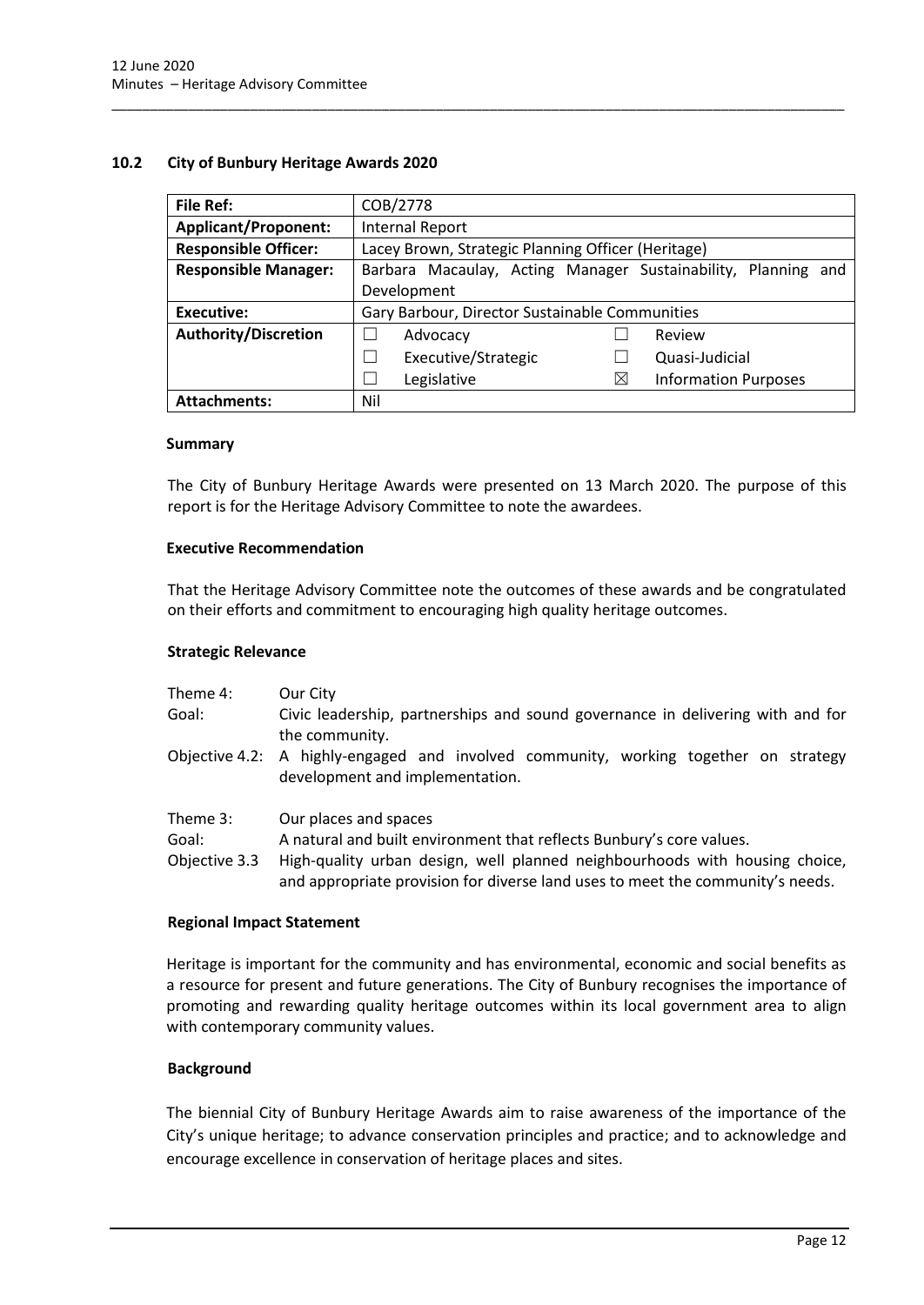There are two award categories:

• City of Bunbury Award for Excellence in Heritage Building Design and Conservation Work

\_\_\_\_\_\_\_\_\_\_\_\_\_\_\_\_\_\_\_\_\_\_\_\_\_\_\_\_\_\_\_\_\_\_\_\_\_\_\_\_\_\_\_\_\_\_\_\_\_\_\_\_\_\_\_\_\_\_\_\_\_\_\_\_\_\_\_\_\_\_\_\_\_\_\_\_\_\_\_\_\_\_\_\_\_\_\_\_\_\_\_\_\_\_\_

• City of Bunbury Award for Outstanding Heritage Promotion

#### **Council Policy Compliance**

Not applicable

#### **Legislative Compliance**

Not applicable

#### **Officer Comments**

The awards are an incentive to recognise and celebrate outstanding heritage work and promotion. The judging panel consisted of Cr Smith (Presiding Member HAC), Del Ambrosius (Community Member HAC) and Lacey Brown (Strategic Planning Officer (Heritage)). It was noted that all nominations were of a high standard.

The awards were presented by the Presiding Member of HAC, Cr Smith, in the Council Chamber Function Room on 13 March, 2020. Finalists, key heritage stakeholders and representatives from the Council, Executive Leadership Team and the Heritage Advisory Committee were in attendance. The awardees were:

## Award 1

*City of Bunbury – Award for Excellence in Heritage Building Design and/or Conservation Work*  Winner: Community organisation – Anglican Diocese of Bunbury and Anglican Parishes of Bunbury and Carey Park

(St Boniface Cathedral (1960) and St Mark's Church and Graveyard (1842))

Winner: Private – Bewsher Family and Bevan Dix (Bewsher Timber Grave Marker, St Mark's Graveyard)

Award 2

*City of Bunbury – Award for Outstanding Heritage Promotion* Winner: Joseph Caruso (Tarry Property Investments) (Old Bunbury Post Office and Bonded Store (fmr) 1864)

Certificate of Merit: Norm Flynn – local playwright and bush poet Certificate of Merit: Megan Lawless – Memories of Bunbury

## **Analysis of Financial and Budget Implications**

There are no financial or budget associated with this report.

#### **Community Consultation**

The results for the 2020 City of Bunbury Heritage Awards were advertised in the local newspapers and on the City of Bunbury Facebook page.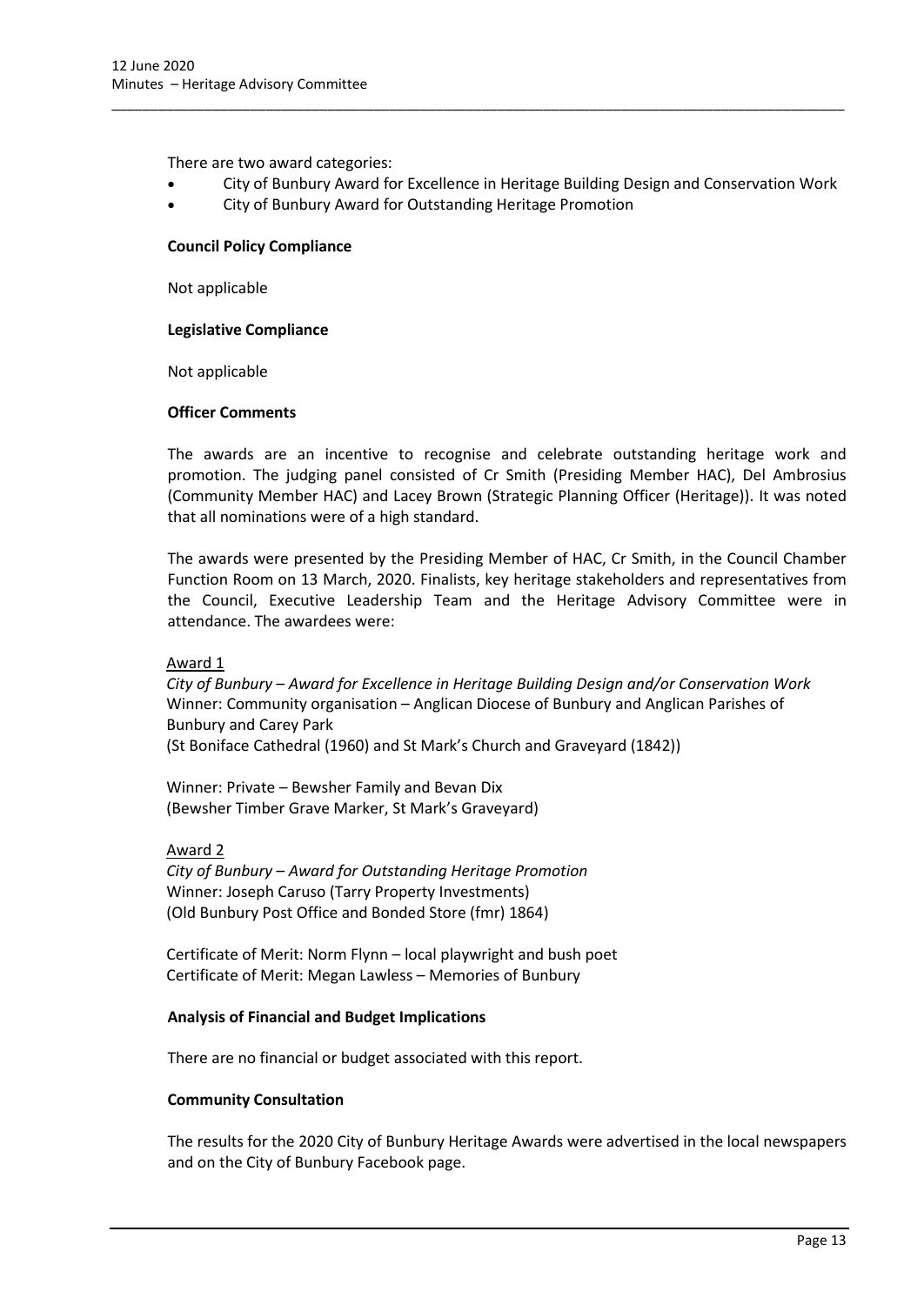## **Councillor/Officer Consultation**

Not applicable

#### **Applicant Consultation**

Not applicable

## **Timeline: Council Decision Implementation**

Not applicable

## **Outcome of the Meeting held 12 June 2020**

The recommendation was moved Duncan Rutherford, seconded Graham Houghton.

\_\_\_\_\_\_\_\_\_\_\_\_\_\_\_\_\_\_\_\_\_\_\_\_\_\_\_\_\_\_\_\_\_\_\_\_\_\_\_\_\_\_\_\_\_\_\_\_\_\_\_\_\_\_\_\_\_\_\_\_\_\_\_\_\_\_\_\_\_\_\_\_\_\_\_\_\_\_\_\_\_\_\_\_\_\_\_\_\_\_\_\_\_\_\_

The Presiding Member put the motion to the vote and it was adopted to become the Committee's decision on the matter.

## **Committee Decision**

That the Heritage Advisory Committee note the outcomes of these awards and be congratulated on their efforts and commitment to encouraging high quality heritage outcomes.

CARRIED 6 votes "for" / Nil votes "against"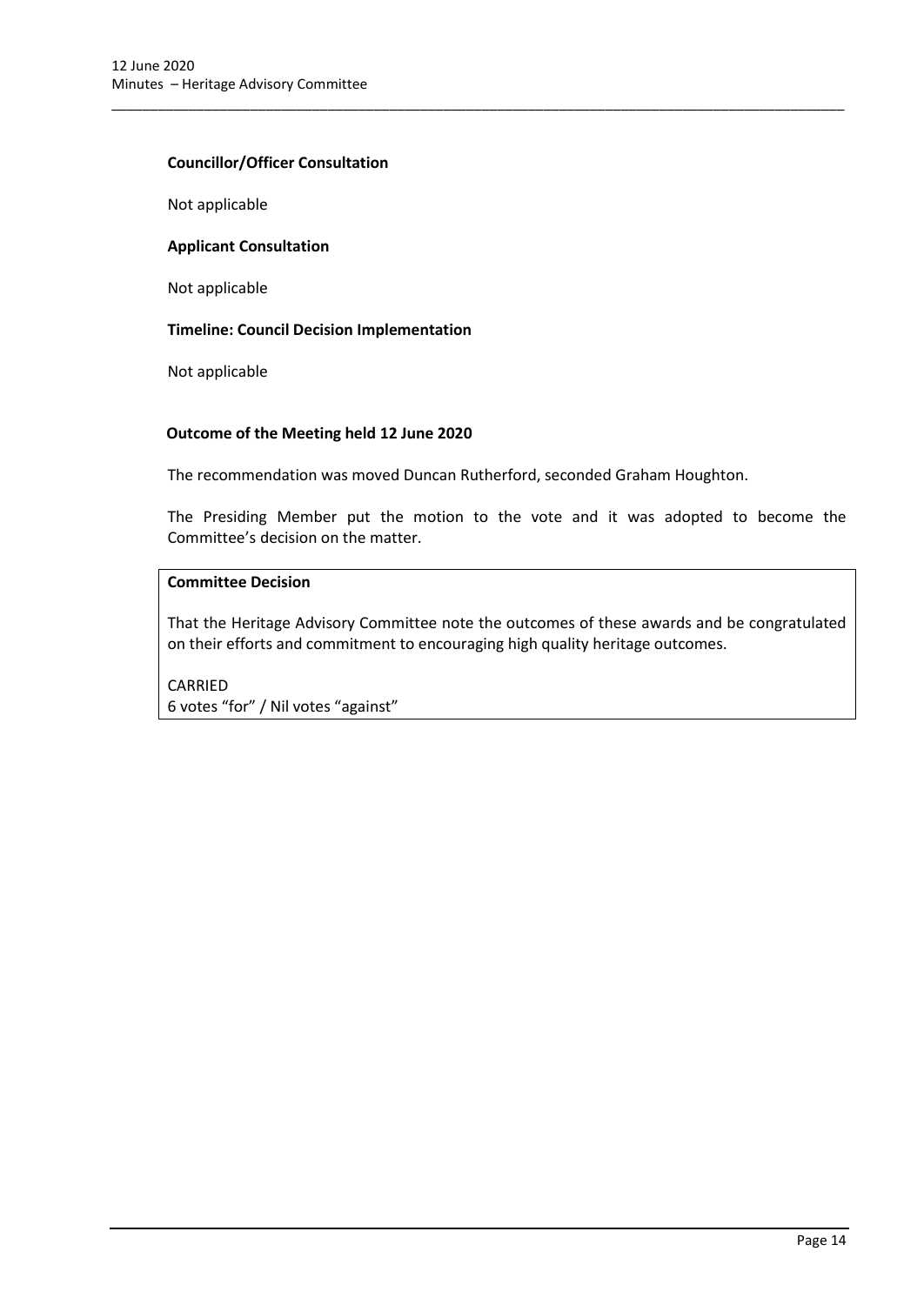## <span id="page-15-0"></span>**10.3 Draft Conservation Management Plan – Convent of Mercy Group (fmr) (BRAG)**

\_\_\_\_\_\_\_\_\_\_\_\_\_\_\_\_\_\_\_\_\_\_\_\_\_\_\_\_\_\_\_\_\_\_\_\_\_\_\_\_\_\_\_\_\_\_\_\_\_\_\_\_\_\_\_\_\_\_\_\_\_\_\_\_\_\_\_\_\_\_\_\_\_\_\_\_\_\_\_\_\_\_\_\_\_\_\_\_\_\_\_\_\_\_\_

| <b>File Ref:</b>            | COB/2659                                                         |  |
|-----------------------------|------------------------------------------------------------------|--|
| <b>Applicant/Proponent:</b> | Internal                                                         |  |
| <b>Responsible Officer:</b> | Lacey Brown, Strategic Planning Officer (Heritage)               |  |
| <b>Responsible Manager:</b> | Barbara Macaulay, Acting Manager Sustainability, Planning<br>and |  |
|                             | Development                                                      |  |
| <b>Executive:</b>           | Gary Barbour, Director Sustainable Communities                   |  |
| <b>Authority/Discretion</b> | Advocacy<br>Review                                               |  |
|                             | ⊠<br>Executive/Strategic<br>Quasi-Judicial                       |  |
|                             | Legislative<br><b>Information Purposes</b>                       |  |
| <b>Attachments:</b>         | Appendix 5: Draft Conservation Management Plan                   |  |

#### **Summary**

The purpose of this report is to request endorsement of the draft Conservation Management Plan for the Convent of Mercy Group (fmr) to provide clear guidance regarding the ongoing conservation and management of the site's heritage values.

## **Executive Recommendation**

That the Heritage Advisory Committee recommend that Council:

- 1. Endorse the Conservation Management Plan for the Convent of Mercy Group (fmr) as **attached** at Appendix 5; and
- 2. Directs all maintenance and refurbishment works for the Convent of Mercy Group (fmr) be consistent with the recommendations of the Conservation Management Plan, subject to future budget deliberations and work schedules.

## **Strategic Relevance**

| Theme 4:      | Our City                                                                                                                                                      |
|---------------|---------------------------------------------------------------------------------------------------------------------------------------------------------------|
| Goal:         | Civic leadership, partnerships and sound governance in delivering with and for<br>the community.                                                              |
|               | Objective 4.2: A highly-engaged and involved community, working together on strategy<br>development and implementation.                                       |
| Theme 3:      | Our places and spaces                                                                                                                                         |
| Goal:         | A natural and built environment that reflects Bunbury's core values.                                                                                          |
| Objective 3.3 | High-quality urban design, well planned neighbourhoods with housing choice,<br>and appropriate provision for diverse land uses to meet the community's needs. |

## **Regional Impact Statement**

The Convent of Mercy Group (fmr) has been an important focus for the community of Bunbury since 1897. The Conservation Management Plan will assist with the long-term conservation in a manner commensurate with the inclusion of this place on the State Register of Heritage Places.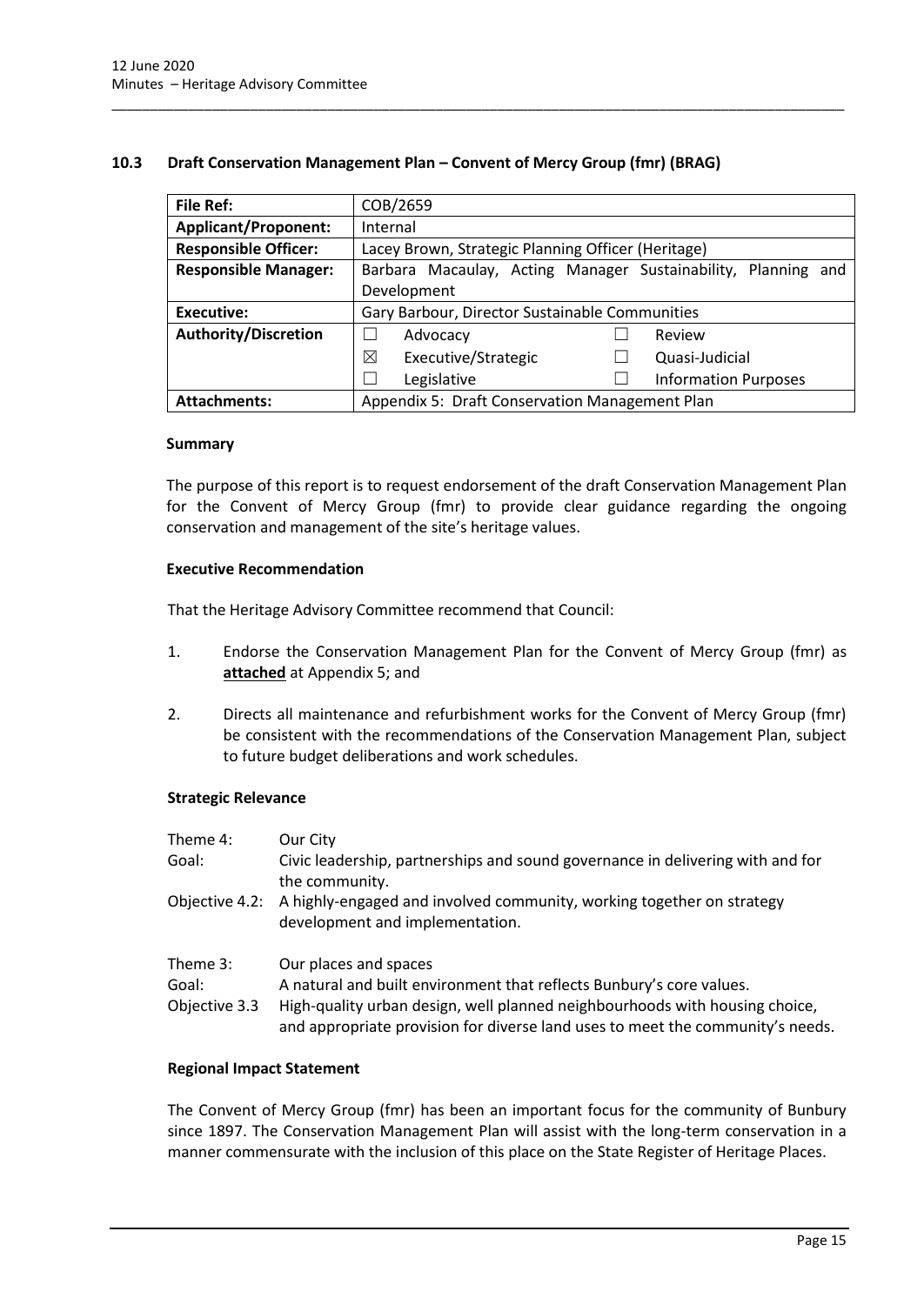## **Background**

The Convent of Mercy Group (fmr) was entered in the State Register of Heritage Places on a permanent basis in 2000, with the following Statement of Significance:

\_\_\_\_\_\_\_\_\_\_\_\_\_\_\_\_\_\_\_\_\_\_\_\_\_\_\_\_\_\_\_\_\_\_\_\_\_\_\_\_\_\_\_\_\_\_\_\_\_\_\_\_\_\_\_\_\_\_\_\_\_\_\_\_\_\_\_\_\_\_\_\_\_\_\_\_\_\_\_\_\_\_\_\_\_\_\_\_\_\_\_\_\_\_\_

Convent of Mercy Group (fmr), a two-storeyed rendered-brick and corrugated steel convent and chapel complex in the Federation Gothic style, has cultural heritage significance for the following reasons:

- the place represents the role of the Sisters of the Convent of Mercy in both pastoral care and education in the Australind-Bunbury region of the State from the arrival of Mother Placida and two other nuns in 1883 until the closure of the convent circa 1979;
- the convent and two-storeyed convent chapel are notable representative examples of the Federation Gothic style of architecture typical of religious and educational institutions of the period. The whole complex exhibits excellence of design in the harmony of forms and materials, in the restful and confident proportions, and in the spatial continuity, despite apparent staged development;
- the picturesque quality of the complex is an essential component of the townscape of central Bunbury. The complex forms a well-defined edge to the urban form of the City and is an imposing landmark in the context of the more domestic scaled surrounding streets;
- the convent building was designed by Michael Francis Cavanagh, eminent architect of the period who carried out numerous commissions for the Roman Catholic Church, including St Mary's Roman Catholic Cathedral, Perth. The place is also associated with architect of the school, Frederick Walter Steere and builder of the chapel, Joseph George Hough;
- the place is representative of the role played by the Roman Catholic nuns in the establishment of a community, a role that is no longer practised, but which has provided a substantial legacy to the Catholic community in the State; and
- the place is highly valued by the community as a consequence of its role in the culture and the arts, both in its former religious and teaching role (especially with respect to music) and its more recent role as an arts centre. This is evidenced by the adaptation of the place to an arts complex in the 1980s.

*Convent of Mercy Group (fmr)* was originally entered into the Register of the National Estate with permanent status on 18 April 1989. This entry was modified on 26 October 1999, as a result of the demolition of St Joseph's in 1982

The Convent of Mercy Group (fmr) is currently included on the following lists:

- State Register of Heritage Places
- Local Government Heritage Inventory
- City of Bunbury Heritage List
- National Trust of Australia (WA)

## **Council Policy Compliance**

Bunbury lead by example through the management of these premises in accordance with the Local Planning Strategy and associated heritage policies. Endorsement of the CMP is consistent with this policy position.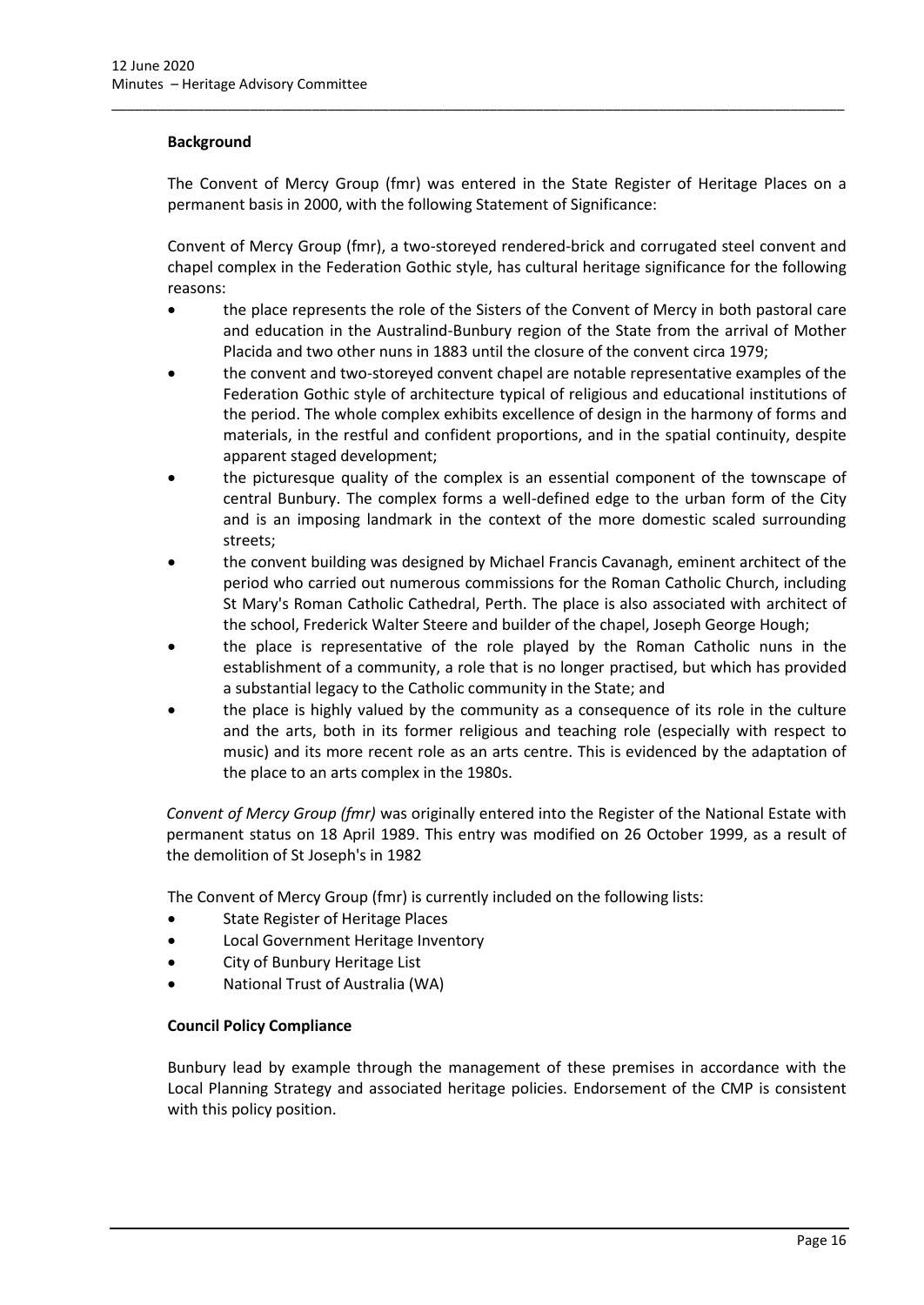## **Legislative Compliance**

The completion of the CMP supports requirements of the Australian International Council on Monuments and Sites (ICOMOS) Burra Charter; *Heritage Act 2018* and the *Planning and Development Act 2005*.

\_\_\_\_\_\_\_\_\_\_\_\_\_\_\_\_\_\_\_\_\_\_\_\_\_\_\_\_\_\_\_\_\_\_\_\_\_\_\_\_\_\_\_\_\_\_\_\_\_\_\_\_\_\_\_\_\_\_\_\_\_\_\_\_\_\_\_\_\_\_\_\_\_\_\_\_\_\_\_\_\_\_\_\_\_\_\_\_\_\_\_\_\_\_\_

## **Officer Comments**

The CMP, which was prepared in accordance with the Heritage Council of WA's standard brief, includes:

- historical and physical evidence relevant to the assessment of the cultural heritage significance of the place;
- assessment of the place's cultural heritage significance;
- conservation policy recommendations; and
- implementation recommendations.

In essence, it is a property management tool that aims to provide the knowledge and framework necessary to conserve (and where appropriate, interpret) the significance of the place and to manage necessary alterations and works over time. Conservation and maintenance schedules assist in the prioritisation and scope of works recommended.

After presentation of the draft CMP to the Heritage Advisory Committee for consultation in February 2020, the following changes were tabled and have been incorporated into the final CMP as attached:

| Section 2.2.1                   | Comment on the historical context of Bunbury was submitted in that it should reflect                                                                                                                                                                                                                                                                                                                                                                                                                                                                                   |
|---------------------------------|------------------------------------------------------------------------------------------------------------------------------------------------------------------------------------------------------------------------------------------------------------------------------------------------------------------------------------------------------------------------------------------------------------------------------------------------------------------------------------------------------------------------------------------------------------------------|
| Page 10 and 11                  | the paper, "The beginning of Bunbury in 1830: Stirling's failed settlement at Port<br>Leschenault" by Bernhard Bischoff.                                                                                                                                                                                                                                                                                                                                                                                                                                               |
|                                 | Response:<br>Section 2.2.1 has now been rewritten to be more general to avoid the specific issues<br>raised, but still provide the basic context. The historical context of Bunbury should<br>only set the scene and not be a focus of a CMP. It will not affect the heritage listing<br>or management of this building. Mr Bischoff has completed a very interesting<br>research paper that has been reviewed and commended by the HAC in the past.                                                                                                                   |
| Section 8.3.2.2 (f)<br>Page 133 | Comment on scheduling of Annual Maintenance at pg. 163 and Desirable Works at<br>pg. 161. Not sure when last painted in pink, however, would like to see it included<br>under medium-term works at page 160. May require compromise to reflect use as<br>art gallery as well as heritage values. Note some street art already in place.                                                                                                                                                                                                                                |
|                                 | Response:<br>With regard to the colour of the building, repainting in an alternative colour is an<br>interpretive option. As the building was originally face brick, repainting cannot<br>return the place to a known earlier state and has therefore has not been included as<br>part of the conservation works recommended within a specific timeframe. This has<br>been retained as an optional conservation outcome to be considered by the<br>Council/community (in consultation with the Heritage Council of WA) when a major<br>repainting program is required. |
| <b>Whole Document</b>           | Final edit and check for any minor typographical errors.                                                                                                                                                                                                                                                                                                                                                                                                                                                                                                               |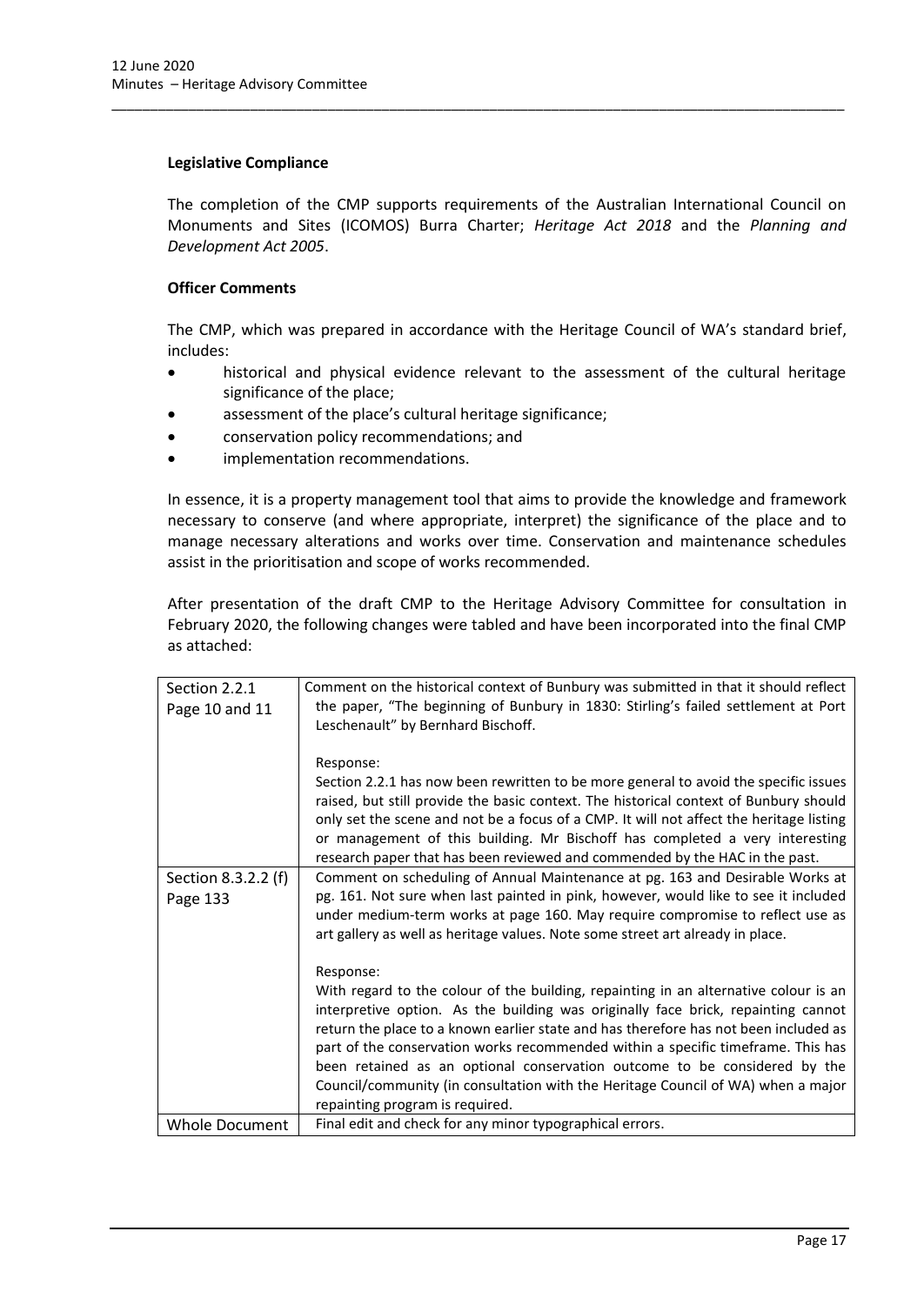## **Analysis of Financial and Budget Implications**

Implementation of the recommendations contained within the CMP will have financial implications. It should be noted that the plan contains recommendations and provides a useful property management tool for prioritisation and scheduling of works (resources permitting).

## **Community Consultation**

This report seeks to consult with community members of the Heritage Advisory Committee.

\_\_\_\_\_\_\_\_\_\_\_\_\_\_\_\_\_\_\_\_\_\_\_\_\_\_\_\_\_\_\_\_\_\_\_\_\_\_\_\_\_\_\_\_\_\_\_\_\_\_\_\_\_\_\_\_\_\_\_\_\_\_\_\_\_\_\_\_\_\_\_\_\_\_\_\_\_\_\_\_\_\_\_\_\_\_\_\_\_\_\_\_\_\_\_

## **Councillor/Officer Consultation**

The draft CMP was presented to the HAC for comment. Comments were received from two members and have been incorporated. The draft was also presented to the Development Coordination Unit on 6/2/2020 and both the Director of BRAG and Manager City Facilities.

## **Applicant Consultation**

Not applicable

## **Timeline: Council Decision Implementation**

The CMP contains a recommended conservation works schedule and maintenance schedule. These are prioritised as short term (1-2 years); medium term (2-5 years); ongoing and annual inspections. This is standard for asset management of a building.

## **Outcome of the Meeting held 12 June 2020**

It was noted some minor administrative amendments were required. The recommendation, subject to minor amendments was moved Cr Todd Brown, seconded Duncan Rutherford.

The Presiding Member put the motion to the vote and it was adopted to become the Committee's decision on the matter.

## **Committee Decision**

That the Heritage Advisory Committee recommend that Council:

- 1. Endorse the Conservation Management Plan for the Convent of Mercy Group (fmr) as **attached** at Appendix 5, subject to minor administrative amendment; and
- 2. Directs all maintenance and refurbishment works for the Convent of Mercy Group (fmr) be consistent with the recommendations of the Conservation Management Plan, subject to future budget deliberations and work schedules.

| CARRIED                             |  |
|-------------------------------------|--|
| 6 votes "for" / Nil votes "against" |  |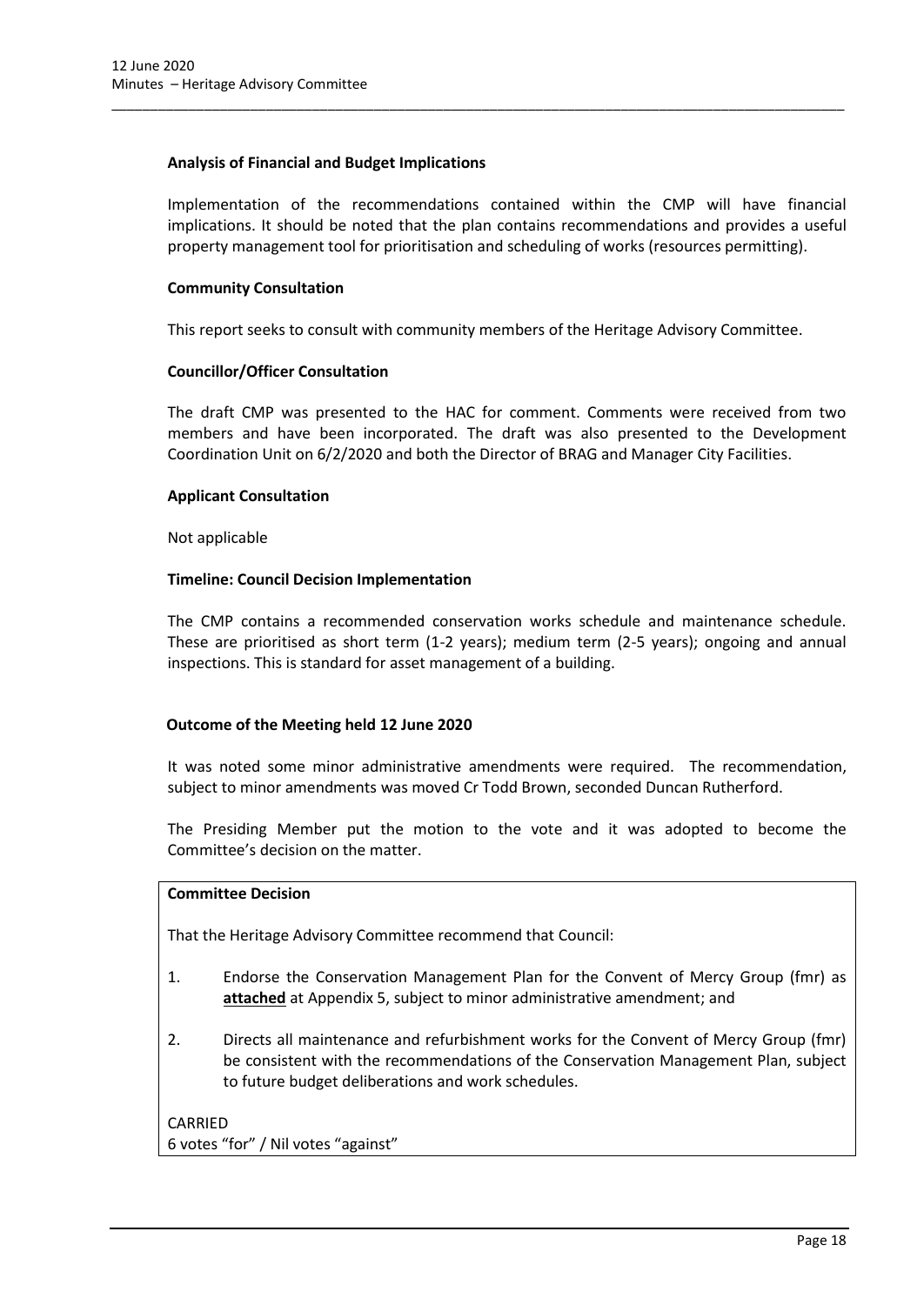## <span id="page-19-0"></span>**10.4 Summary of Referrals and Communications**

| <b>File Ref:</b>            | COB/517                                                       |  |  |
|-----------------------------|---------------------------------------------------------------|--|--|
| <b>Applicant/Proponent:</b> | Heritage Advisory Committee                                   |  |  |
| <b>Responsible Officer:</b> | Lacey Brown, Strategic Planning Officer (Heritage)            |  |  |
| <b>Responsible Manager:</b> | Barbara Macaulay, Acting Manager Sustainability, Planning and |  |  |
|                             | Development                                                   |  |  |
| Executive:                  | Gary Barbour, Director Sustainable Communities                |  |  |
| <b>Authority/Discretion</b> | Review<br>Advocacy                                            |  |  |
|                             | Executive/Strategic<br>Quasi-Judicial<br>- 1                  |  |  |
|                             | Legislative<br><b>Information Purposes</b><br>$\times$<br>×   |  |  |
| <b>Attachments:</b>         | Nil                                                           |  |  |

\_\_\_\_\_\_\_\_\_\_\_\_\_\_\_\_\_\_\_\_\_\_\_\_\_\_\_\_\_\_\_\_\_\_\_\_\_\_\_\_\_\_\_\_\_\_\_\_\_\_\_\_\_\_\_\_\_\_\_\_\_\_\_\_\_\_\_\_\_\_\_\_\_\_\_\_\_\_\_\_\_\_\_\_\_\_\_\_\_\_\_\_\_\_\_

## **Summary**

The Heritage Advisor and Strategic Planning Officer (Heritage) have provided details to the Heritage Advisory Committee on recent development application referrals, discussions and events since the last Committee meeting.

## **Executive Recommendation**

That the Heritage Advisory Committee note the summary of referrals and communications as detailed in the Officer Comments.

## **Strategic Relevance**

- Theme 1: Our community and culture
- Goal: A safe, healthy and cohesive community, with a rich cultural life, and supportive social environment.
- Objective 1.4 Arts, culture, heritage and events that enrich our understanding and enjoyment of life, celebrate our identity and bring the community together.
- Theme 3: Our places and spaces
- Goal: A natural and built environment that reflects Bunbury's core values.
- Objective 3.3 High-quality urban design, well planned neighbourhoods with housing choice, and appropriate provision for diverse land uses to meet the community's needs.

#### **Regional Impact Statement**

Heritage is important for the community and has environmental, economic and social benefits as a resource for present and future generations. The City of Bunbury recognises the importance of identifying, assessing and managing heritage places within its local government area to align with contemporary community values.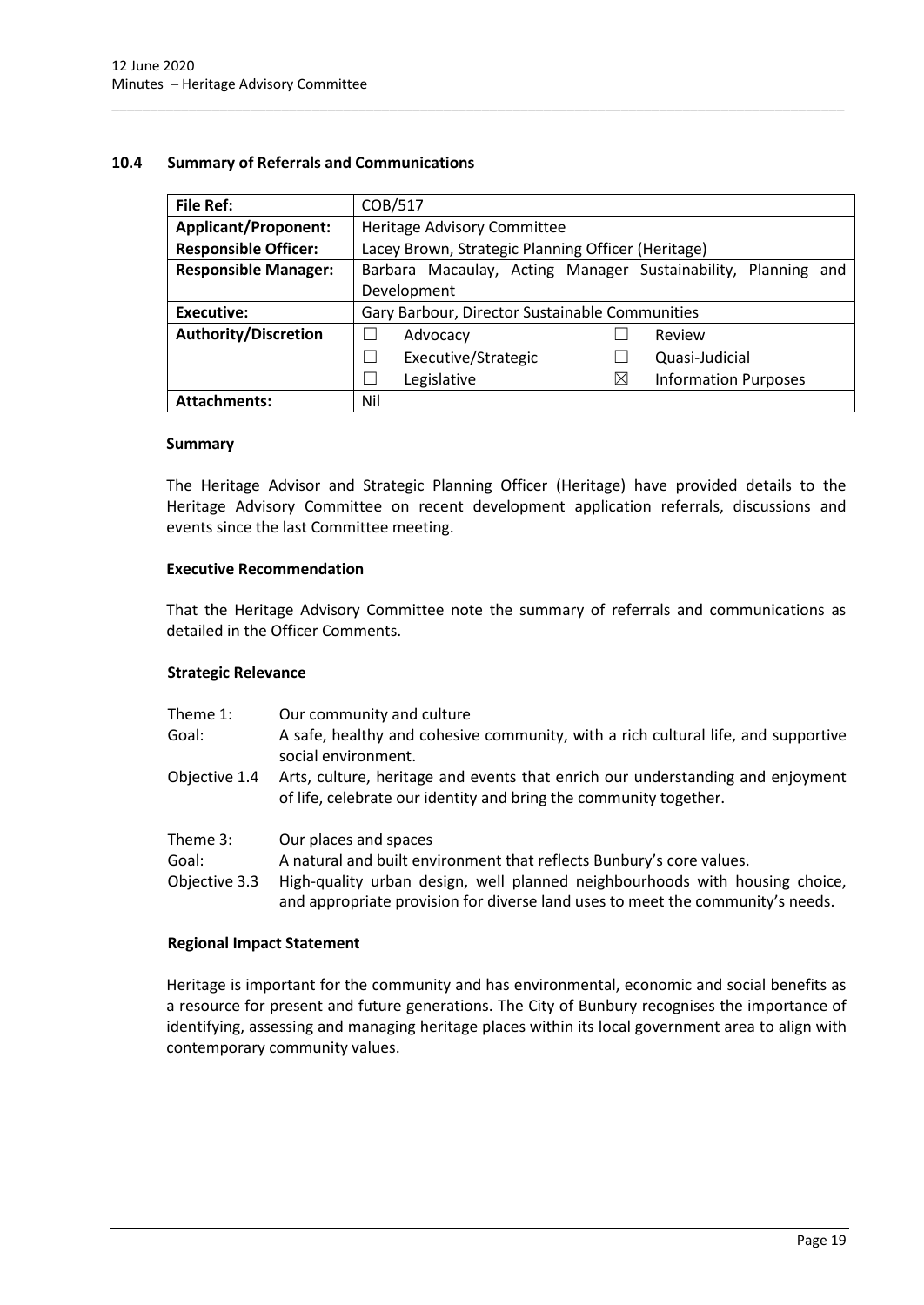## **Background**

The Heritage Advisory Committee (HAC) is advised of recent development applications, decisions, policy, enquiries and/or events to assist in the awareness and promotion of heritage development and education in Bunbury. This provides a transparent approach for the wider community and is consistent with the terms of reference for the HAC.

\_\_\_\_\_\_\_\_\_\_\_\_\_\_\_\_\_\_\_\_\_\_\_\_\_\_\_\_\_\_\_\_\_\_\_\_\_\_\_\_\_\_\_\_\_\_\_\_\_\_\_\_\_\_\_\_\_\_\_\_\_\_\_\_\_\_\_\_\_\_\_\_\_\_\_\_\_\_\_\_\_\_\_\_\_\_\_\_\_\_\_\_\_\_\_

## **Legislative/Council Policy Compliance**

The following statutory planning instruments of the State Planning Framework and Local Planning Framework are applicable to the assessment of development applications and heritage advice:

- The Burra Charter
- *Heritage Act 2018*
- *Planning and Development Act 2005*
- *Planning and Development (Local Planning Schemes) Regulations 2015*
- Relevant Local Planning Policies for Heritage
- State Planning Policy 3.5 Historic Heritage Conservation

#### **Officer Comments**

The referral and communications list is as follows:

| 1.             | #7 Park Street - Proposed demolition                                                    |  |
|----------------|-----------------------------------------------------------------------------------------|--|
| 2.             | Forrest Homestead - Retrospective Works                                                 |  |
| 3.             | #16 Edward Street - Retrospective Works office fitout and accessibility ramp - DA       |  |
|                | finalised                                                                               |  |
| 4.             | Lady Mitchell Child Health Clinic - Retrospective DA submitted for alterations and      |  |
|                | addition of air con                                                                     |  |
| 5.             | Lady Mitchell Child Health Clinic - Storm Damage - enquiry and site visit               |  |
| 6.             | #149 Victoria St - Commonwealth Bank (fmr) - Internal fitout and accessibility ramp and |  |
|                | lift - DA finalised                                                                     |  |
| 7 <sub>1</sub> | SSAC - low chain mesh fence                                                             |  |
| 8.             | BRAG - Art Gallery alterations and additions - DA finalised                             |  |
| 9.             | Parade Hotel Bottleshop - DA finalised                                                  |  |
| 10.            | The Arrol Crane - DA finalised                                                          |  |
| 11.            | Jetty Heritage Precinct - interpretation discussions                                    |  |
| 11.            | WA Museum - Lot 1881 shipwreck info for Koombana Bay Discovery Park                     |  |
| 12.            | Centrepoint Redevelopment - Landscape Works (conditions in relation to Museum)          |  |
| 13.            | #12 Preston Street - enquiry                                                            |  |
| 14.            | Aboriginal Cultural Heritage Bill - timeframe extended due to COVID-19                  |  |
| 15.            | Draft Heritage List Guidelines for comment (DPLH)                                       |  |
| 16.            | #2 Wittenoom Street - enquiry                                                           |  |
| 17.            | #14 Charles Street - Carport - DA finalised                                             |  |
| 18.            | #22 Wellington Street - Patio - DA finalised                                            |  |
| 19.            | #52a and b Stirling Street - enquiry and onsite meeting                                 |  |
| 20.            | #20 Molloy Street - enquiry - accessibility                                             |  |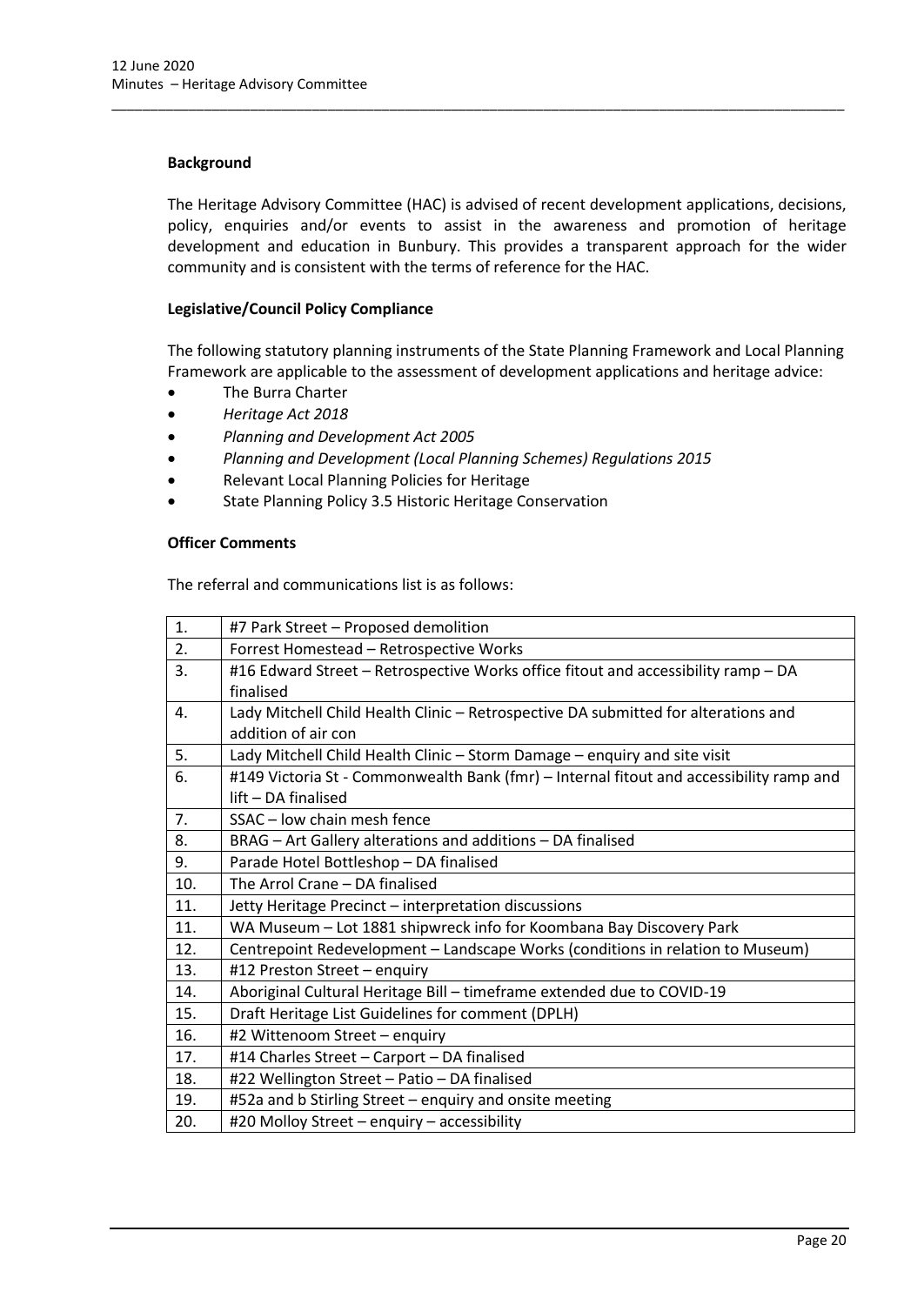## **Analysis of Financial and Budget Implications**

There are no financial or budget implications associated with this report.

\_\_\_\_\_\_\_\_\_\_\_\_\_\_\_\_\_\_\_\_\_\_\_\_\_\_\_\_\_\_\_\_\_\_\_\_\_\_\_\_\_\_\_\_\_\_\_\_\_\_\_\_\_\_\_\_\_\_\_\_\_\_\_\_\_\_\_\_\_\_\_\_\_\_\_\_\_\_\_\_\_\_\_\_\_\_\_\_\_\_\_\_\_\_\_

#### **Community Consultation**

Not applicable

## **Councillor/Officer Consultation**

Councillor members were consulted through the Heritage Advisory Committee.

## **Applicant Consultation**

Not applicable

## **Timeline: Council Decision Implementation**

Not applicable

## **Outcome of the Meeting held 12 June 2020**

The recommendation was moved Graham Houghton, Bernard Bischoff.

The Presiding Member put the motion to the vote and it was adopted to become the Committee's decision on the matter.

## **Committee Decision**

That the Heritage Advisory Committee note the summary of referrals and communications as detailed in the Officer Comments.

CARRIED 6 votes "for" / Nil votes "against"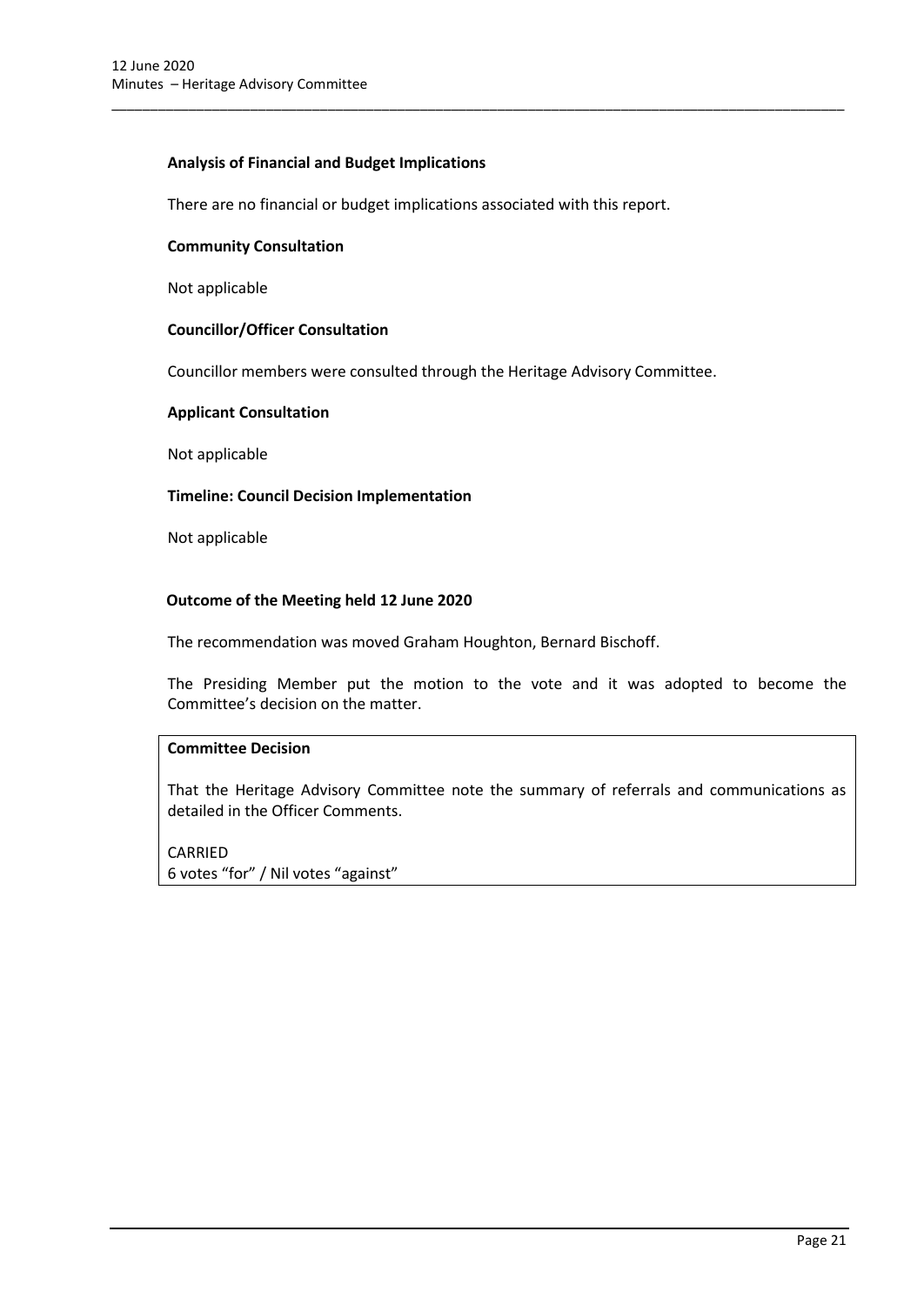## <span id="page-22-0"></span>**10.5 Bunbury Historic Centre Proposal**

| <b>File Ref:</b>            | COB/1727                                                      |  |  |
|-----------------------------|---------------------------------------------------------------|--|--|
| <b>Applicant/Proponent:</b> | Heritage Advisory Committee                                   |  |  |
| <b>Responsible Officer:</b> | Lacey Brown, Strategic Planning Officer (Heritage)            |  |  |
| <b>Responsible Manager:</b> | Barbara Macaulay, Acting Manager Sustainability, Planning and |  |  |
|                             | Development                                                   |  |  |
| Executive:                  | Gary Barbour, Director Sustainable Communities                |  |  |
| <b>Authority/Discretion</b> | ⊠<br>Review<br>Advocacy                                       |  |  |
|                             | ⊠<br>Executive/Strategic<br>Quasi-Judicial                    |  |  |
|                             | Legislative<br><b>Information Purposes</b>                    |  |  |
| <b>Attachments:</b>         | Nil                                                           |  |  |

\_\_\_\_\_\_\_\_\_\_\_\_\_\_\_\_\_\_\_\_\_\_\_\_\_\_\_\_\_\_\_\_\_\_\_\_\_\_\_\_\_\_\_\_\_\_\_\_\_\_\_\_\_\_\_\_\_\_\_\_\_\_\_\_\_\_\_\_\_\_\_\_\_\_\_\_\_\_\_\_\_\_\_\_\_\_\_\_\_\_\_\_\_\_\_

## **Summary**

The historic centre of Bunbury should be recognised and promoted as part of any City Centre Heritage Trail or relevant strategy in response to the decision at the City of Bunbury Annual Electors Meeting held 3 December 2019.

## **Executive Recommendation**

That the Heritage Advisory Committee recommends to Council that as part of any City Centre Heritage Trail or relevant strategy that the role of the historic centre of Bunbury be recognised and promoted.

## **Strategic Relevance**

| Our community and culture<br>A safe, healthy and cohesive community, with a rich cultural life, and supportive<br>social environment.               |
|-----------------------------------------------------------------------------------------------------------------------------------------------------|
| Arts, culture, heritage and events that enrich our understanding and enjoyment<br>of life, celebrate our identity and bring the community together. |
| Our economy                                                                                                                                         |
| A thriving and dynamic economy, that plays to its strengths, and confidently<br>presents to the world.                                              |
| Bunbury is known far and wide for its strengths as a place to live, visit and do<br>business.                                                       |
|                                                                                                                                                     |

## **Regional Impact Statement**

The City of Bunbury has had a pivotal role in the development of the State and south west region. Heritage is important for the community and has environmental, economic and social benefits as a resource for present and future generations.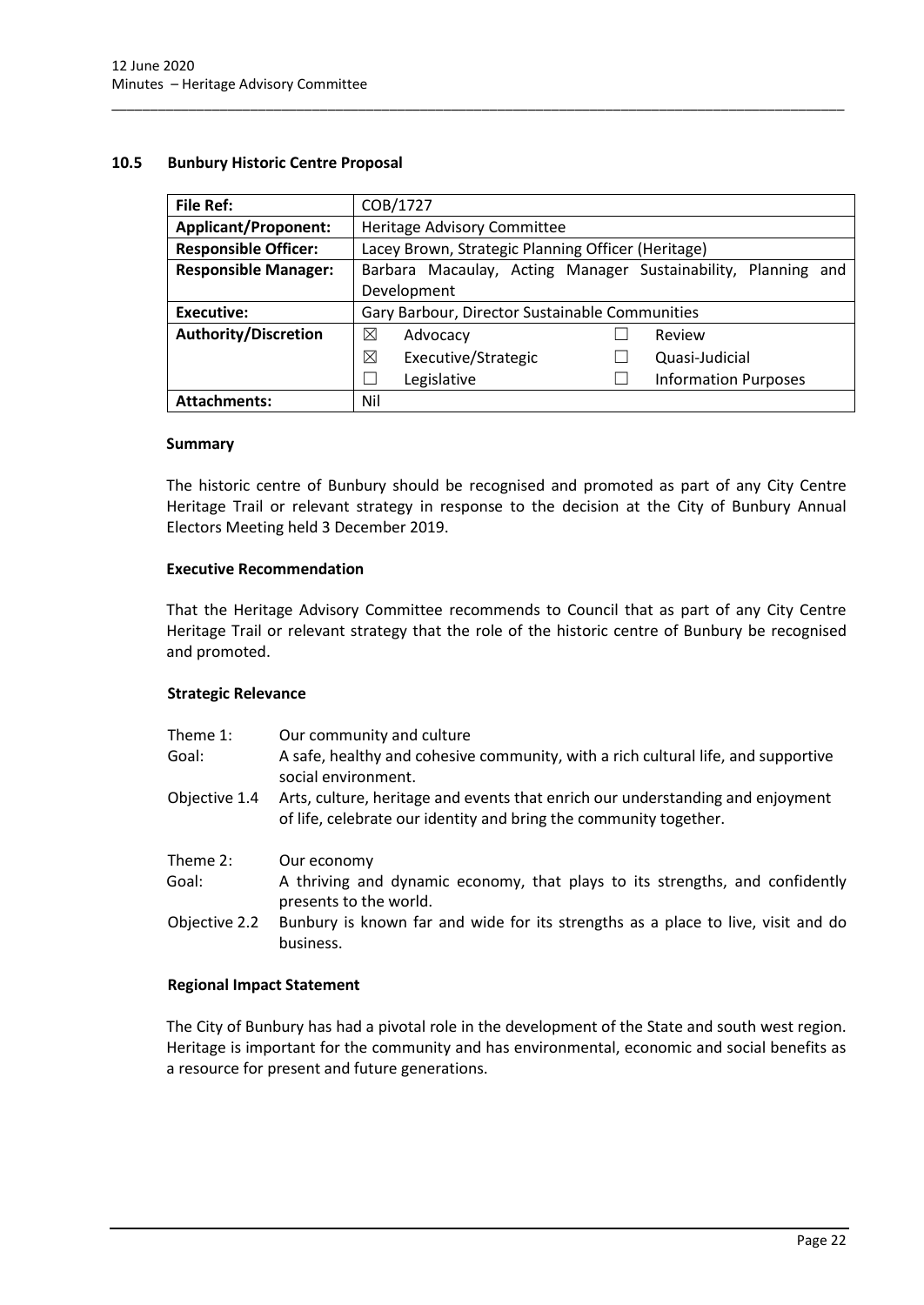## **Background**

At the City of Bunbury Annual Electors Meeting held 3 December 2019, the following Electors' Decision was made:

\_\_\_\_\_\_\_\_\_\_\_\_\_\_\_\_\_\_\_\_\_\_\_\_\_\_\_\_\_\_\_\_\_\_\_\_\_\_\_\_\_\_\_\_\_\_\_\_\_\_\_\_\_\_\_\_\_\_\_\_\_\_\_\_\_\_\_\_\_\_\_\_\_\_\_\_\_\_\_\_\_\_\_\_\_\_\_\_\_\_\_\_\_\_\_

*That the City considers the pros and cons of adding a historic centre to the list of the City's attractions.* 

This was then tabled for consideration at the Council Committee meeting of 21 January in which it was decided (Council Decision 012/20) that Council:

- 1. Notes the Elector's motion regarding the addition of a historic centre to the list of the City's attractions;
- 2. Refers the motion to the Heritage Advisory Committee (HAC) for consideration and discussion.

## **Legislative/Council Policy Compliance**

Not applicable

## **Officer Comments**

Bernhard Bischoff has completed extensive research into Bunbury's early beginnings. Mr Bischoff spoke to the motion at the AGM that the centre is an attraction to the community and visitors and should be given recognition like the Dolphin Discovery Centre, the Art Gallery, Museum, Basalt beaches, Koombana Bay and Leschenault Inlet.

Mr Bischoff has provided further detail for consideration which is summarised as follows:

- The historic centre is similar to the area encompassed by the City of Bunbury Built Heritage Trail and has 33 heritage items, which deserve to be recognised as representing historic Bunbury.
- The history and the built evidence makes Bunbury different from other places, and it is the differences including the different overall character that makes the place interesting for tourists and visitors. Some of them would especially look for historic places to visit. A historic centre would be a point not only for promotion but may also be for protection and emphasis of what is historic. It may also contribute to the activation of the CBD.
- "Stirling at Port Leschenault in 1830: The Eagle's Excursion to Port Leschenault mark the beginnings of Bunbury in March 1830", Bischoff, B., 2015. This research paper adds to the interest of Bunbury.

| <b>Pros</b>  | <b>Cons</b>                                                                            |  |  |
|--------------|----------------------------------------------------------------------------------------|--|--|
|              | Bunbury has had a pivotal role in the The significance of Bunbury as a historic centre |  |  |
|              | settlement of Western Australia and the South   is well known. However, there is not   |  |  |
| West region. | agreement on the significance of particular                                            |  |  |
|              | dates in relation to Lt Gov Stirling and                                               |  |  |
|              | Bunbury's settlement. The focus should be on                                           |  |  |
|              | the historic role and contribution to the region                                       |  |  |
|              | and State. All historical stakeholders should                                          |  |  |
|              | agree to the story that is being told.                                                 |  |  |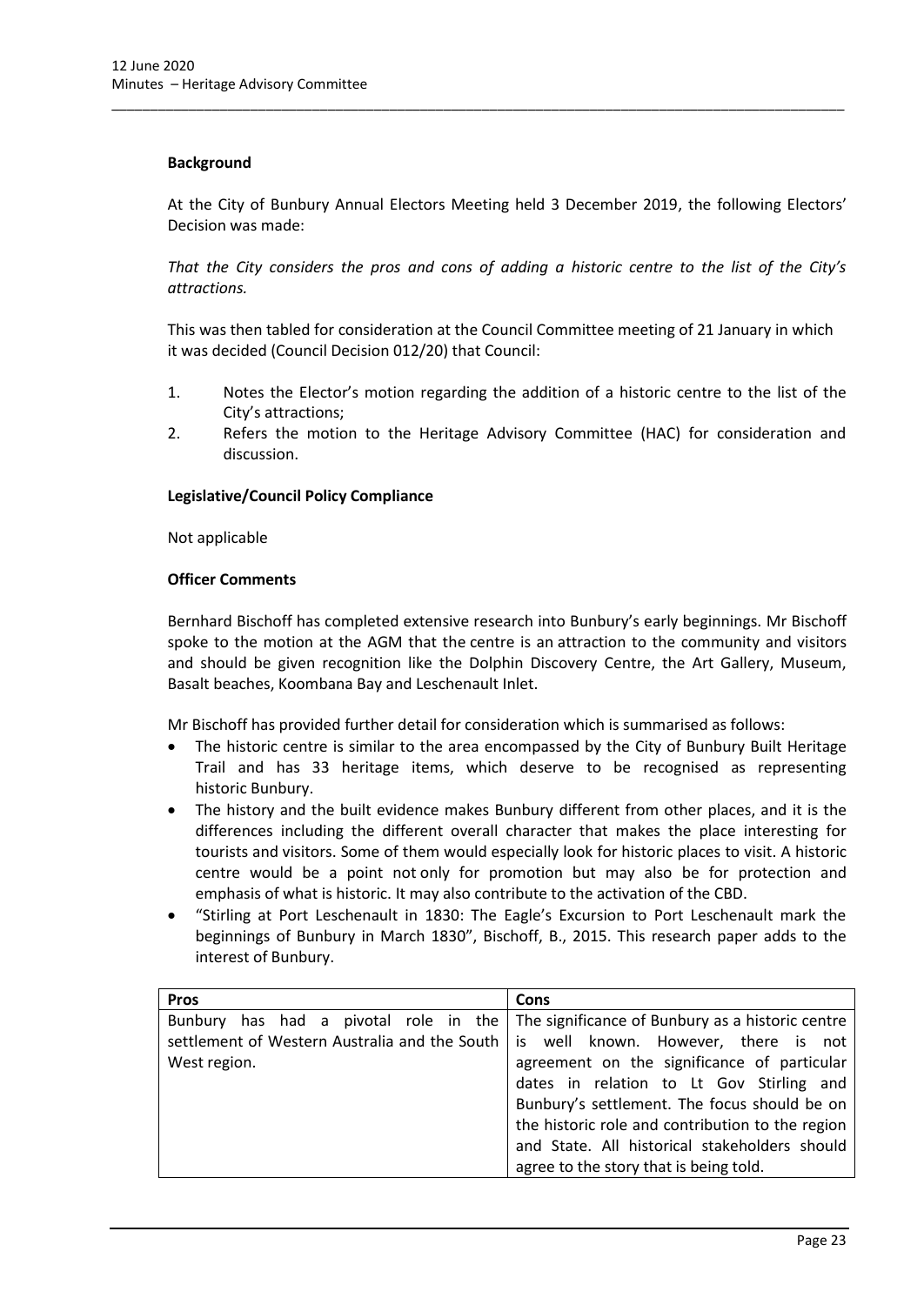| <b>Pros</b>                                   | Cons                                               |  |  |
|-----------------------------------------------|----------------------------------------------------|--|--|
| This would be an additional heritage asset of | Not applicable                                     |  |  |
| interest to visitors and the community.       |                                                    |  |  |
| Opportunities to promote the historic centre  | Would require funding if signage/digital           |  |  |
| would be through heritage trails, various     | applications are required. This is not included    |  |  |
| strategies (heritage, economic, tourism etc), | in the current budget.                             |  |  |
| the Museum and Heritage Centre. Simplified    |                                                    |  |  |
| facts e.g. 5 to 10 amazing facts should be    |                                                    |  |  |
| focused on.                                   |                                                    |  |  |
| Review of the Local Heritage Survey could     | The centre of Bunbury has changed. Part of         |  |  |
| address the historic centre                   | Bunbury's heritage is that of a progressive        |  |  |
|                                               | town that embraced change and it would be          |  |  |
|                                               | difficult to justify a 'heritage area'. Individual |  |  |
|                                               | heritage listings, as managed at the moment,       |  |  |
|                                               | are the most effective way to protect and          |  |  |
|                                               | enhance buildings of cultural<br>heritage          |  |  |
|                                               | significance.                                      |  |  |

\_\_\_\_\_\_\_\_\_\_\_\_\_\_\_\_\_\_\_\_\_\_\_\_\_\_\_\_\_\_\_\_\_\_\_\_\_\_\_\_\_\_\_\_\_\_\_\_\_\_\_\_\_\_\_\_\_\_\_\_\_\_\_\_\_\_\_\_\_\_\_\_\_\_\_\_\_\_\_\_\_\_\_\_\_\_\_\_\_\_\_\_\_\_\_

In summary, there is value in recognising and promoting the role of the historic centre of Bunbury. Incorporation into a City Centre Heritage Trail with supporting signage/digital applications would add interest to self-guided tours of the City for visitors and the community.

## **Analysis of Financial and Budget Implications**

This could be addressed in existing strategy reviews at no cost. Any future heritage trails that incorporated signage or digital applications would require additional budget.

## **Community Consultation**

Not applicable

## **Councillor/Officer Consultation**

Councillor members were consulted through the Heritage Advisory Committee.

#### **Applicant Consultation**

Not applicable

## **Timeline: Council Decision Implementation**

Not applicable

## **Outcome of the Meeting held 12 June 2020**

The recommendation was moved Bernard Bischoff, seconded Stephen Craddock.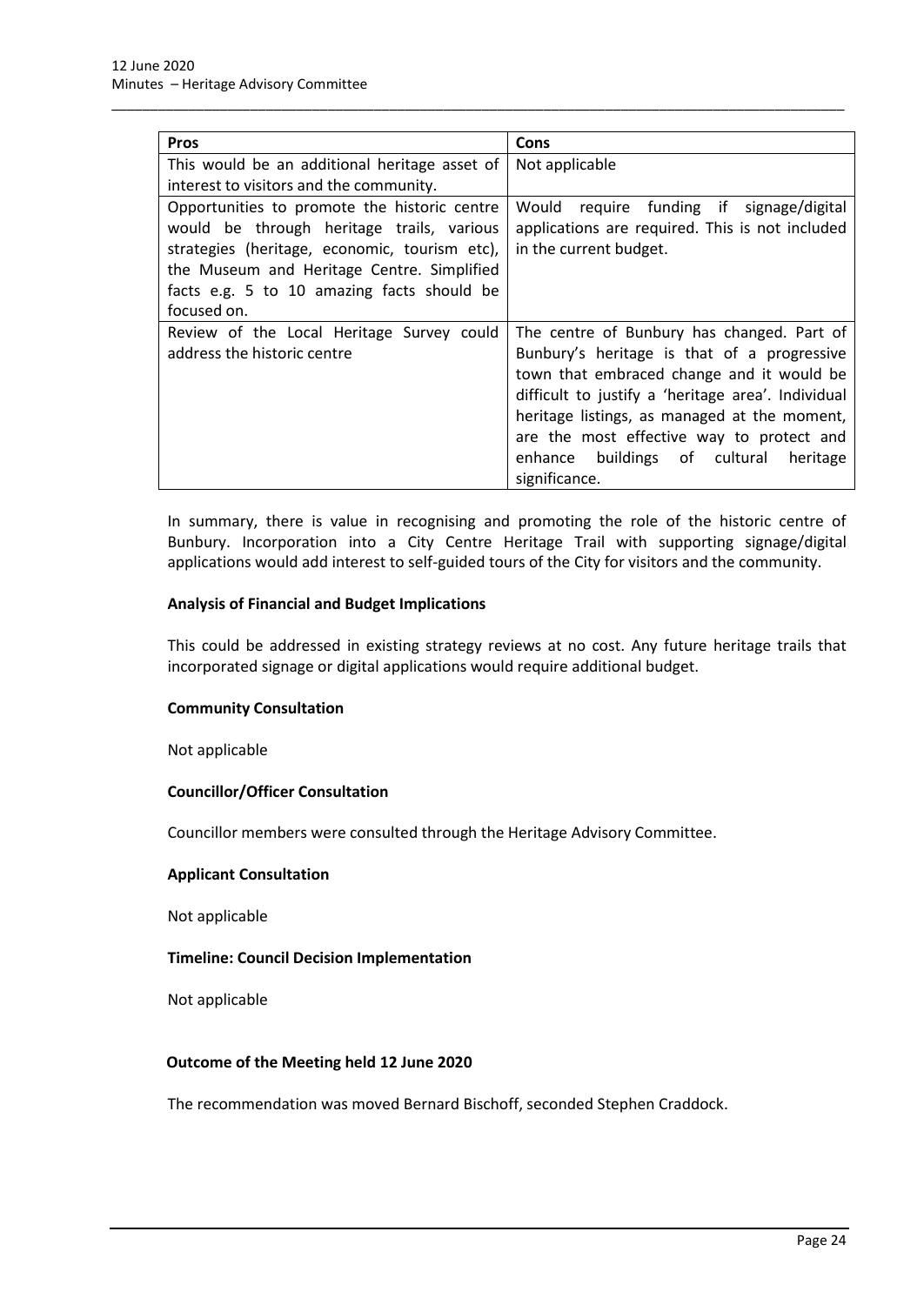The Presiding Member put the motion to the vote and it was adopted to become the Committee's decision on the matter.

\_\_\_\_\_\_\_\_\_\_\_\_\_\_\_\_\_\_\_\_\_\_\_\_\_\_\_\_\_\_\_\_\_\_\_\_\_\_\_\_\_\_\_\_\_\_\_\_\_\_\_\_\_\_\_\_\_\_\_\_\_\_\_\_\_\_\_\_\_\_\_\_\_\_\_\_\_\_\_\_\_\_\_\_\_\_\_\_\_\_\_\_\_\_\_

## **Committee Decision**

That the Heritage Advisory Committee recommends to Council that as part of any City Centre Heritage Trail or relevant strategy that the role of the historic centre of Bunbury be recognised and promoted.

CARRIED 6 votes "for" / Nil votes "against"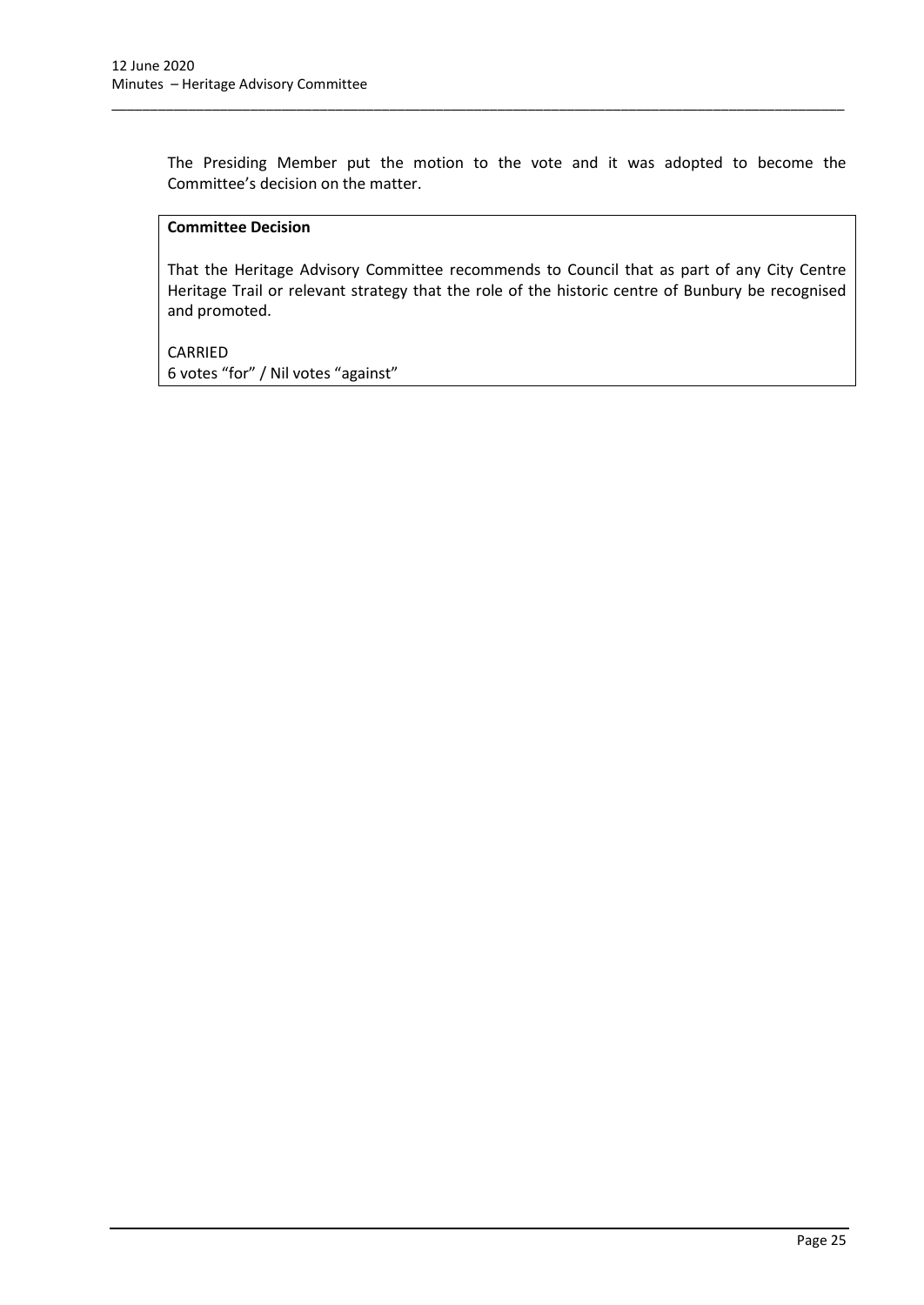## <span id="page-26-0"></span>**10.6 Heritage Advisory Committee Priorities**

| File Ref:                   | COB/517                                                          |  |  |
|-----------------------------|------------------------------------------------------------------|--|--|
| <b>Applicant/Proponent:</b> | Heritage Advisory Committee                                      |  |  |
| <b>Responsible Officer:</b> | Lacey Brown, Strategic Planning Officer (Heritage)               |  |  |
| <b>Responsible Manager:</b> | Barbara Macaulay, Acting Manager Sustainability, Planning<br>and |  |  |
|                             | Development                                                      |  |  |
| <b>Executive:</b>           | Gary Barbour, Director Sustainable Communities                   |  |  |
| <b>Authority/Discretion</b> | ⊠<br>Advocacy<br>Review                                          |  |  |
|                             | ⊠<br>Executive/Strategic<br>Quasi-Judicial                       |  |  |
|                             | <b>Information Purposes</b><br>Legislative                       |  |  |
| <b>Attachments:</b>         | Nil                                                              |  |  |

\_\_\_\_\_\_\_\_\_\_\_\_\_\_\_\_\_\_\_\_\_\_\_\_\_\_\_\_\_\_\_\_\_\_\_\_\_\_\_\_\_\_\_\_\_\_\_\_\_\_\_\_\_\_\_\_\_\_\_\_\_\_\_\_\_\_\_\_\_\_\_\_\_\_\_\_\_\_\_\_\_\_\_\_\_\_\_\_\_\_\_\_\_\_\_

## **Summary**

The Heritage Advisory Committee have identified strategic priorities to focus on and recommend support from the Council.

## **Executive Recommendation**

That the Heritage Advisory Committee recommend to Council:

- 1. Consideration of the following projects as part of future budget and project development or review, pending COVID-19 recovery prioritisation:
	- a) Ocean Beach Heritage Trail;
	- b) Asset Management Prioritisation;
	- c) Street-by-street survey to inform Local Heritage Survey (MHI);
	- d) Policy development (Significant Tree Register and Heritage Conservations Notices); and
	- e) Incorporation of heritage into City-wide strategies.
- 2. To note that 1.c), 1.d) and 1.e) are either in the existing budget or can be resourced by officers at no additional cost.

## **Strategic Relevance**

| Theme 1:      | Our community and culture                                                                                                                                     |
|---------------|---------------------------------------------------------------------------------------------------------------------------------------------------------------|
| Goal:         | A safe, healthy and cohesive community, with a rich cultural life, and supportive<br>social environment.                                                      |
| Objective 1.4 | Arts, culture, heritage and events that enrich our understanding and enjoyment<br>of life, celebrate our identity and bring the community together.           |
| Theme 3:      | Our places and spaces                                                                                                                                         |
| Goal:         | A natural and built environment that reflects Bunbury's core values.                                                                                          |
| Objective 3.3 | High-quality urban design, well planned neighbourhoods with housing choice,<br>and appropriate provision for diverse land uses to meet the community's needs. |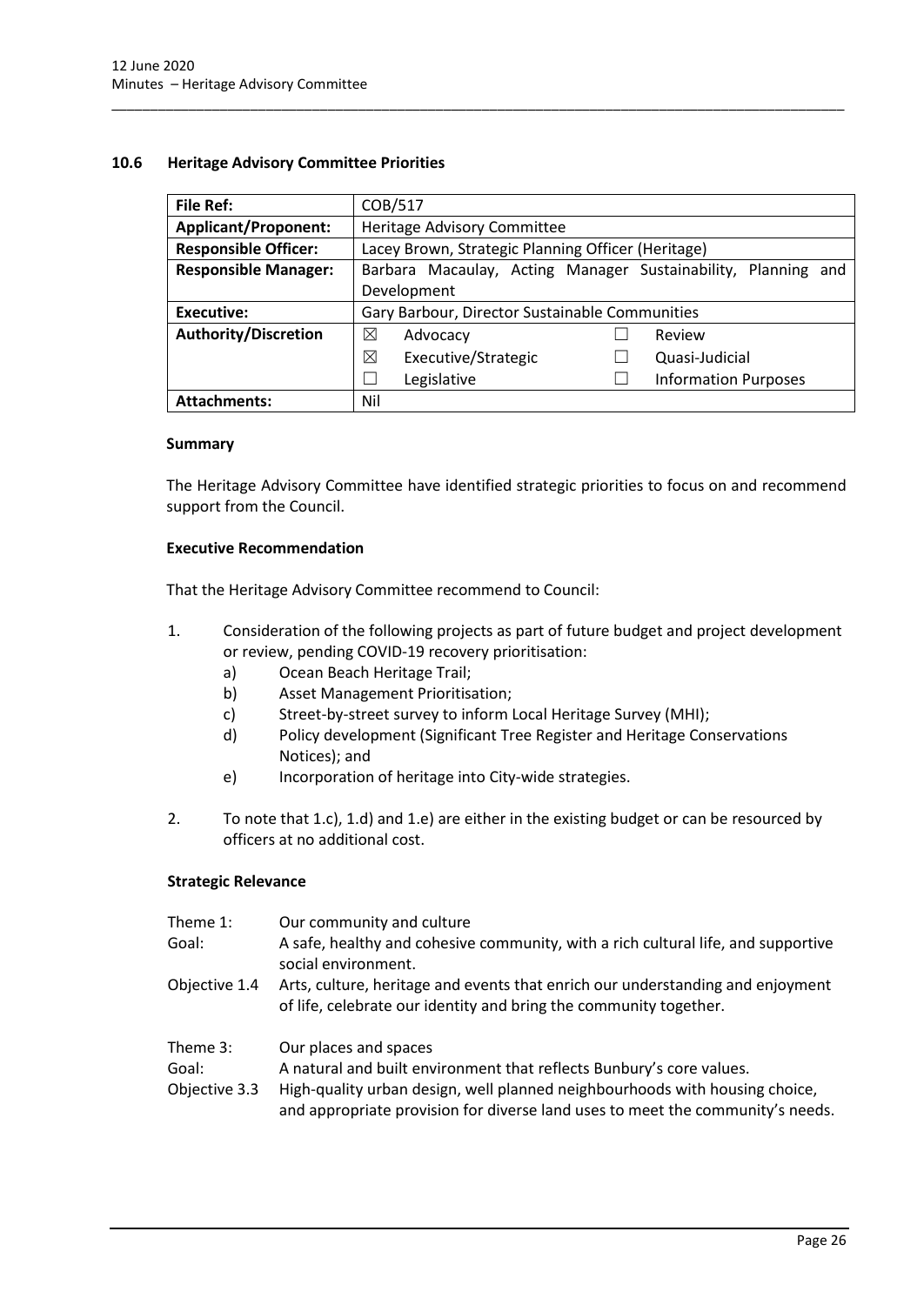## **Regional Impact Statement**

Heritage is important for the community and has environmental, economic and social benefits as a resource for present and future generations. The City of Bunbury recognises the importance of identifying, assessing and managing heritage places within its local government area to align with contemporary community values.

\_\_\_\_\_\_\_\_\_\_\_\_\_\_\_\_\_\_\_\_\_\_\_\_\_\_\_\_\_\_\_\_\_\_\_\_\_\_\_\_\_\_\_\_\_\_\_\_\_\_\_\_\_\_\_\_\_\_\_\_\_\_\_\_\_\_\_\_\_\_\_\_\_\_\_\_\_\_\_\_\_\_\_\_\_\_\_\_\_\_\_\_\_\_\_

## **Background**

The post-election Heritage Advisory Committee (HAC) met for the first time in December 2019 with some new members joining the Committee. It was thought timely to conduct a strategic planning workshop in February 2020 with the Committee to revisit the terms of reference, current projects and any priorities. On completion of the workshop, the HAC members agreed on five priorities that are consistent with the terms of reference.

## **Legislative/Council Policy Compliance**

The following statutory planning instruments of the State Planning Framework and Local Planning Framework are applicable to the strategic priorities:

- The Burra Charter
- *Heritage Act 2018*
- *Planning and Development Act 2005*
- *Planning and Development (Local Planning Schemes) Regulations 2015*
- Relevant Local Planning Policies for Heritage
- State Planning Policy 3.5 Historic Heritage Conservation

## **Officer Comments**

The strategic planning workshop was held with HAC members after the closing of the February HAC meeting. It was facilitated by the Strategic Planning Officer (Heritage) with the Director Sustainable Communities and the consultant Heritage Advisor providing advice as required.

The workshop focused on the HAC Terms of Reference and projects that were currently addressed in the budget. On completion of the workshop, five priorities were identified by the HAC members and officers. Details are as follows:

| <b>Priority Project</b>             | Summary                                                                                                                                                                                                                                                                                                                                                                                                                                                                                                                       | <b>Timeframe</b> | Current                                                   |
|-------------------------------------|-------------------------------------------------------------------------------------------------------------------------------------------------------------------------------------------------------------------------------------------------------------------------------------------------------------------------------------------------------------------------------------------------------------------------------------------------------------------------------------------------------------------------------|------------------|-----------------------------------------------------------|
|                                     |                                                                                                                                                                                                                                                                                                                                                                                                                                                                                                                               |                  | <b>Budget</b>                                             |
| 1.<br>Ocean Beach Heritage<br>Trail | heritage trail adjacent to the footpath<br>A<br>predominantly along Ocean Drive. Some of the<br>possible locations and stories could include:<br>1. BP Beach – the removal of the fuel tanks<br>from that location;<br>Bunbury Lighthouse - stories of past and<br>2.<br>present Bunbury Lighthouses;<br>Above the corner of Clifton Street and Ocean<br>3.<br>Drive - how the basalt/volcanic rocks there<br>originated.<br>Area at Wyalup - Rocky Point - the Aboriginal<br>4.<br>significance of the site and the history, | 2021-22          | Nil<br>Requires a<br>budget<br>bid<br>approx.<br>\$30,000 |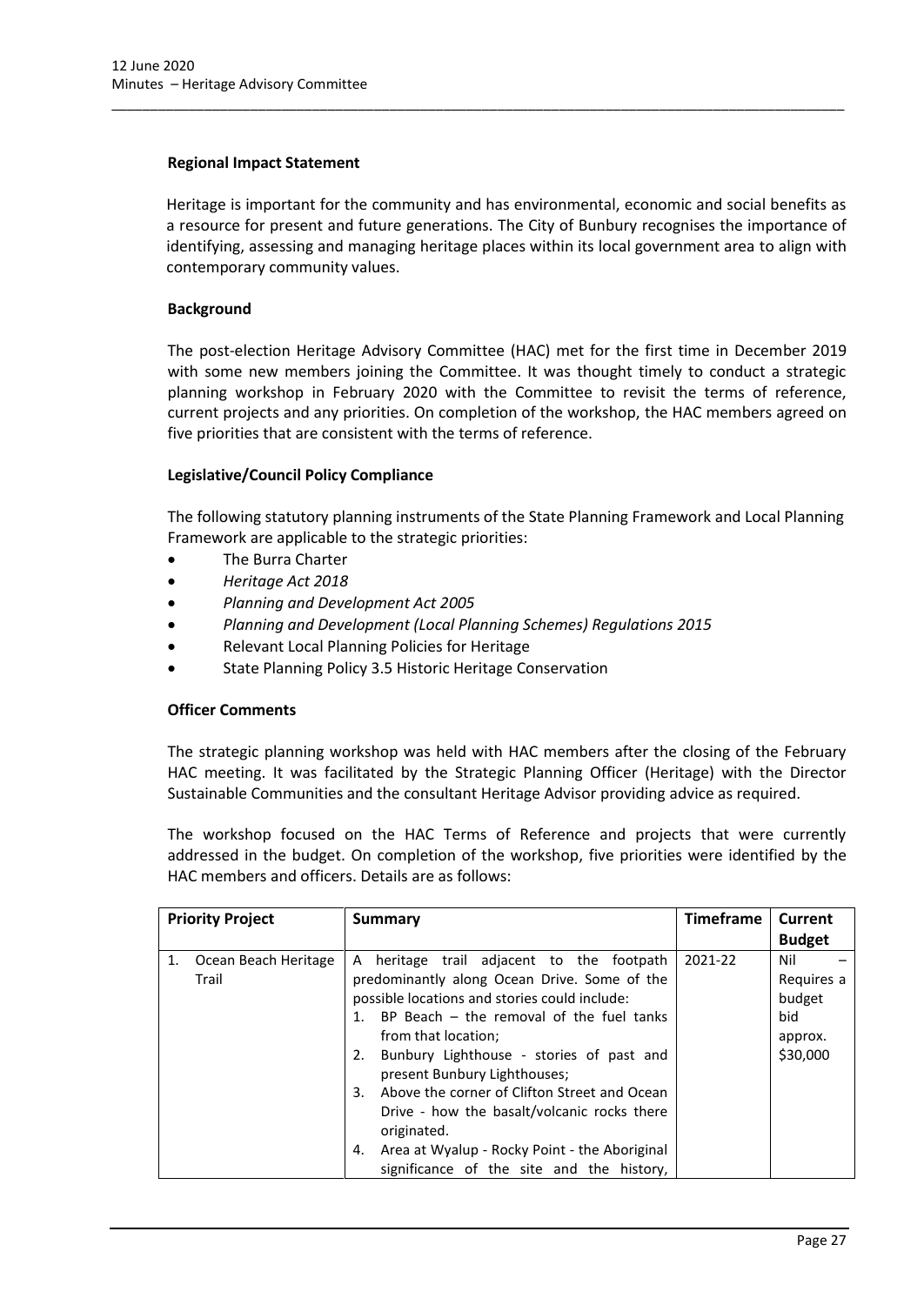|    | <b>Priority Project</b>                                                                                 | <b>Summary</b>                                                                                                                                                                                                                                                                                                                                                                                                                                                                                                                                                                                                                                                         | <b>Timeframe</b>                                                                        | Current<br><b>Budget</b>                                                                                |
|----|---------------------------------------------------------------------------------------------------------|------------------------------------------------------------------------------------------------------------------------------------------------------------------------------------------------------------------------------------------------------------------------------------------------------------------------------------------------------------------------------------------------------------------------------------------------------------------------------------------------------------------------------------------------------------------------------------------------------------------------------------------------------------------------|-----------------------------------------------------------------------------------------|---------------------------------------------------------------------------------------------------------|
|    |                                                                                                         | including the quarry;<br>Back Beach Baths - popular but not a viable<br>5.<br>location for the infrastructure;<br>"The Bright Spot" - which dominated that<br>6.<br>location during the 1940s, 50s and 60s;<br>Hungry Hollow - the troops training there<br>7.<br>and the Hungry Hollow Surf Club.<br>The detailed scope would require a consultant to<br>investigate all locations, type of signage, and<br>preferred construction type. The project would<br>be subject to procurement requirements and a<br>project steering group would include HAC<br>members to peer review signage content. Budget<br>would be required to cover design<br>and<br>construction. |                                                                                         |                                                                                                         |
| 2. | Asset Management<br>Prioritisation                                                                      | The City has 10 Conservation Management Plans<br>(CMPs) for City-owned heritage assets. A lot of<br>the conservation works occur reactively due to<br>lack of budget. A qualified professional is<br>required to assess the CMPs, prioritise works<br>across the heritage assets and assign costs. This<br>would allow for budget preparation and a rollout<br>of works from year to year.                                                                                                                                                                                                                                                                             | 2021-22                                                                                 | Nil<br>Requires a<br>budget<br>bid.<br>Approx.<br>\$15k                                                 |
| 3. | Street-by-street<br>survey to inform Local<br>Heritage Survey (MHI)                                     | After the initial preparation of the Municipal<br>Heritage Inventory, places have been added to<br>the MHI by nomination only. This has resulted in<br>adhoc listings.                                                                                                                                                                                                                                                                                                                                                                                                                                                                                                 | 2021-22                                                                                 | $$30k - in$<br>existing<br>budget                                                                       |
| 4. | Policy development -<br><b>Significant Tree</b><br>Register and Heritage<br><b>Conservation Notices</b> | Under the The Planning and Development (Local<br>Planning Schemes) Regulations 2015, local<br>governments have the ability to issue tree<br>preservation orders and heritage conservation<br>notices.                                                                                                                                                                                                                                                                                                                                                                                                                                                                  | 2020-21                                                                                 | Will<br>be<br>completed<br>inhouse                                                                      |
| 5. | Incorporation of<br>heritage into City-<br>wide strategies                                              | There is a budget to complete a Heritage<br>All other City<br>strategies<br>should<br>Strategy.<br>incorporate heritage where applicable.                                                                                                                                                                                                                                                                                                                                                                                                                                                                                                                              | Heritage<br>Strategy in<br>2021-22<br>other<br>and<br>reviews<br>would<br>be<br>ongoing | \$25k<br>for<br>Heritage<br>Strategy in<br>existing<br>budget<br>and<br>others by<br>inhouse<br>reviews |

\_\_\_\_\_\_\_\_\_\_\_\_\_\_\_\_\_\_\_\_\_\_\_\_\_\_\_\_\_\_\_\_\_\_\_\_\_\_\_\_\_\_\_\_\_\_\_\_\_\_\_\_\_\_\_\_\_\_\_\_\_\_\_\_\_\_\_\_\_\_\_\_\_\_\_\_\_\_\_\_\_\_\_\_\_\_\_\_\_\_\_\_\_\_\_

## **Analysis of Financial and Budget Implications**

Three of the identified priorities have budget committed. The remaining priorities require budget bids (Ocean Beach Heritage Trail, \$30,000 and Asset Management Prioritisation, \$15,000). This will be dependent on the COVID-19 recovery response and priorities.

## **Community Consultation**

Not applicable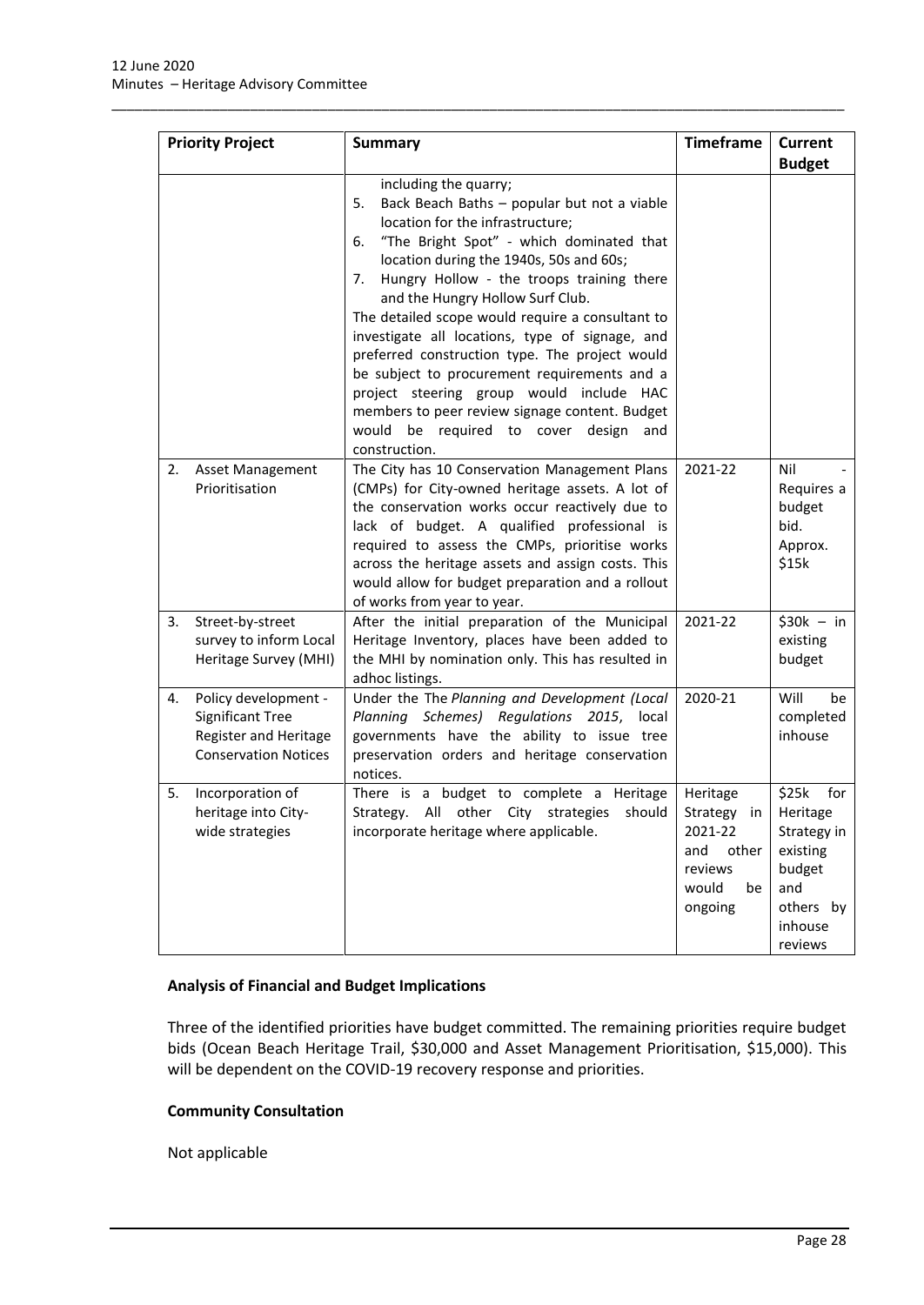## **Councillor/Officer Consultation**

Councillor members were consulted through the Heritage Advisory Committee.

\_\_\_\_\_\_\_\_\_\_\_\_\_\_\_\_\_\_\_\_\_\_\_\_\_\_\_\_\_\_\_\_\_\_\_\_\_\_\_\_\_\_\_\_\_\_\_\_\_\_\_\_\_\_\_\_\_\_\_\_\_\_\_\_\_\_\_\_\_\_\_\_\_\_\_\_\_\_\_\_\_\_\_\_\_\_\_\_\_\_\_\_\_\_\_

#### **Applicant Consultation**

Not applicable

#### **Timeline: Council Decision Implementation**

Not applicable

## **Outcome of the Meeting held 12 June 2020**

The recommendation was moved Graham Houghton, seconded Duncan Rutherford.

The Presiding Member put the motion to the vote and it was adopted to become the Committee's decision on the matter.

## **Committee Decision**

That the Heritage Advisory Committee recommend to Council:

## 1. Consideration of the following projects as part of future budget and project development or review, pending COVID-19 recovery prioritisation:

- a) Ocean Beach Heritage Trail;
- b) Asset Management Prioritisation;
- c) Street-by-street survey to inform Local Heritage Survey (MHI);
- d) Policy development (Significant Tree Register and Heritage Conservations Notices); and
- e) Incorporation of heritage into City-wide strategies.
- 2. To note that 1.c), 1.d) and 1.e) are either in the existing budget or can be resourced by officers at no additional cost.

# CARRIED

6 votes "for" / Nil votes "against"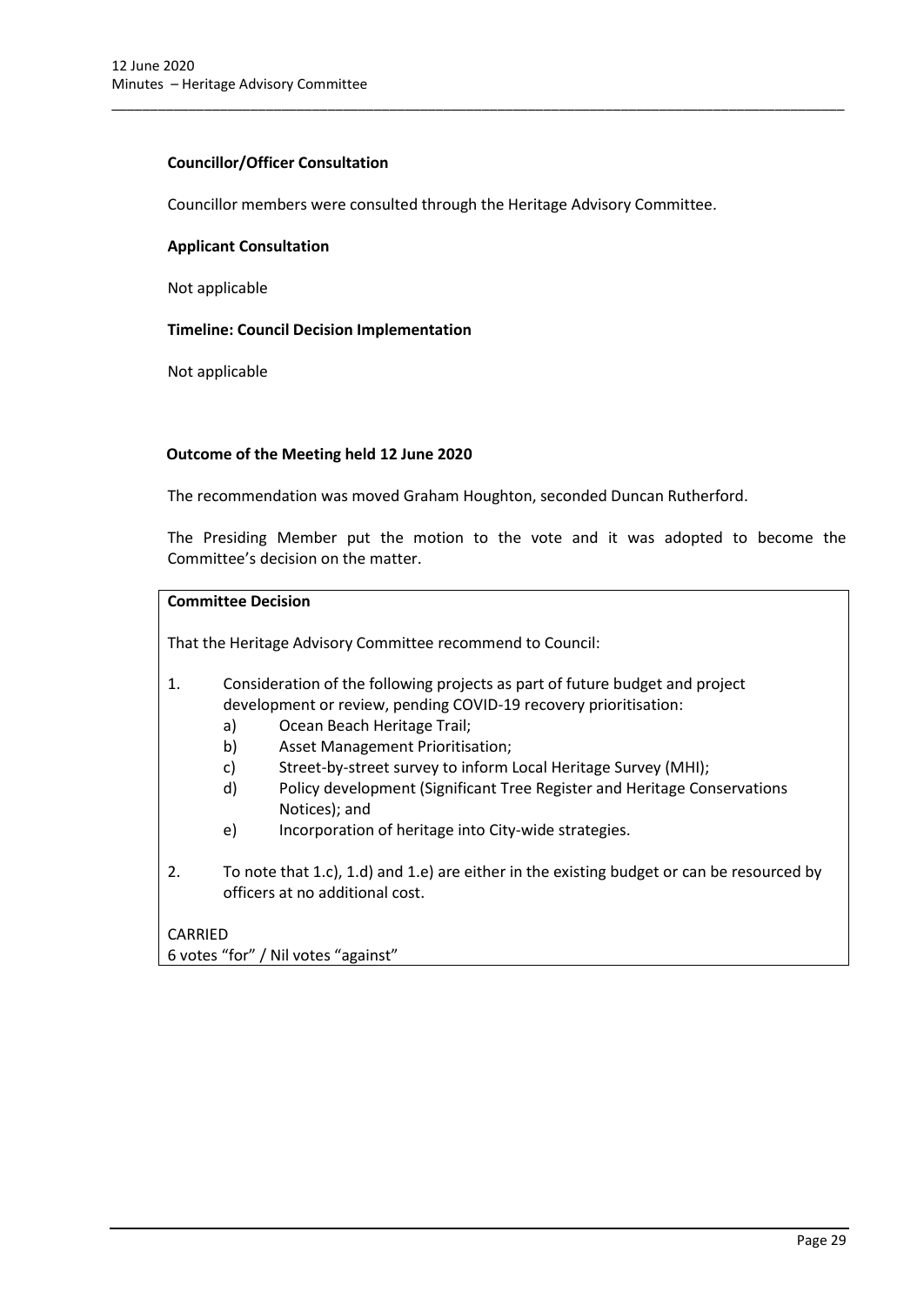## <span id="page-30-0"></span>**11. Applications for Leave of Absence**

Not applicable to this committee.

## <span id="page-30-1"></span>**12. Questions from Members**

## <span id="page-30-2"></span>**12.1 Response to Previous Questions from Members taken on Notice**

Nil

#### <span id="page-30-3"></span>**12.2 Questions from Members**

#### **Question from Bernard Bischoff**

Can the basalt wall be made listed in the State Heritage Register?

## **Answer from Lacey Brown, Strategic Planning Officer (Heritage)**

The wall is not currently protected under the State Heritage Register (SHR), however it is included on the Municipal Heritage Inventory. The area of Rocky Point is on the assessment program for state listing (Registered Heritage Place) and has been since 2004.

\_\_\_\_\_\_\_\_\_\_\_\_\_\_\_\_\_\_\_\_\_\_\_\_\_\_\_\_\_\_\_\_\_\_\_\_\_\_\_\_\_\_\_\_\_\_\_\_\_\_\_\_\_\_\_\_\_\_\_\_\_\_\_\_\_\_\_\_\_\_\_\_\_\_\_\_\_\_\_\_\_\_\_\_\_\_\_\_\_\_\_\_\_\_\_

## **Question from Cr Todd Brown**

I would be interested to see what comes out of the WA Museum Project.

## **Answer from Lacey Brown, Strategic Planning Officer (Heritage)**

The WA Museum has created a Facebook page called "Streets of Bunbury" to which is being posted information as part of the project.

## <span id="page-30-4"></span>**13. Urgent Business**

Nil

## <span id="page-30-5"></span>**14. Date of Next Meeting**

The next meeting of the Heritage Advisory Committee will be held on 12 August 2020.